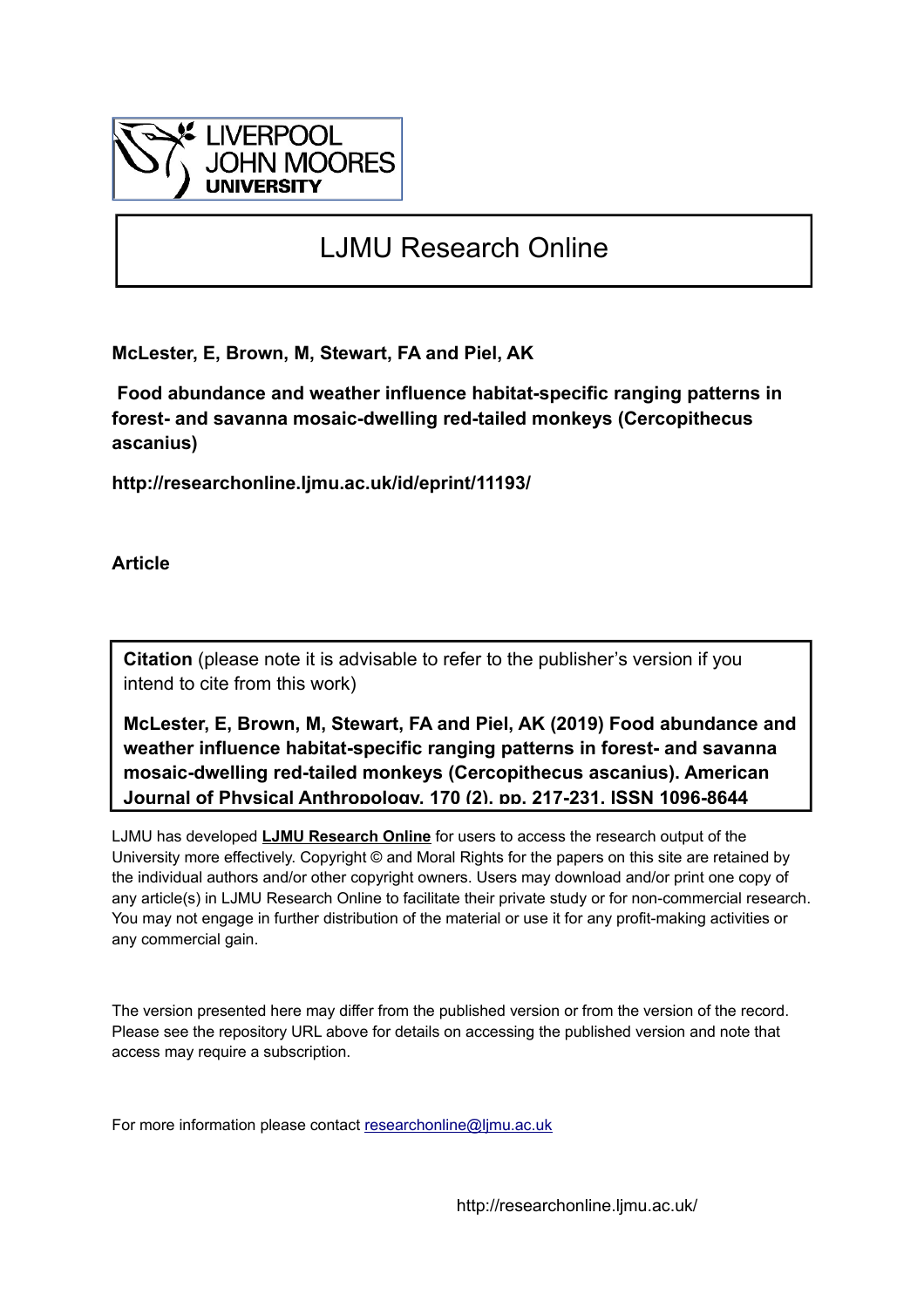# 1 **Title: Food abundance and weather influence habitat-specific ranging patterns in forest- and**  2 **savanna mosaic-dwelling red-tailed monkeys (***Cercopithecus ascanius***)** 3

- Running title: Red-tailed monkey ranging patterns
- 5 6 Edward McLester a\*, Michelle Brown b, Fiona A. Stewart a, c & Alex K. Piel a, c
- 7 8 a School of Natural Sciences and Psychology, Liverpool John Moores University, Liverpool, UK
- **b Department of Anthropology, University of California, Santa Barbara, USA**
- $\frac{9}{10}$ <sup>c</sup> Greater Mahale Ecosystem Research and Conservation Project, Box 60118, Dar es Salaam, Tanzania
- $\frac{11}{12}$ \* Corresponding author

13 14 Correspondence to: Edward McLester, School of Natural Sciences and Psychology, Liverpool John<br>15 Moores University, Byrom Street, L33AF, UK Moores University, Byrom Street, L33AF, UK

- 16
- 17 Email: e.mclester@2016.ljmu.ac.uk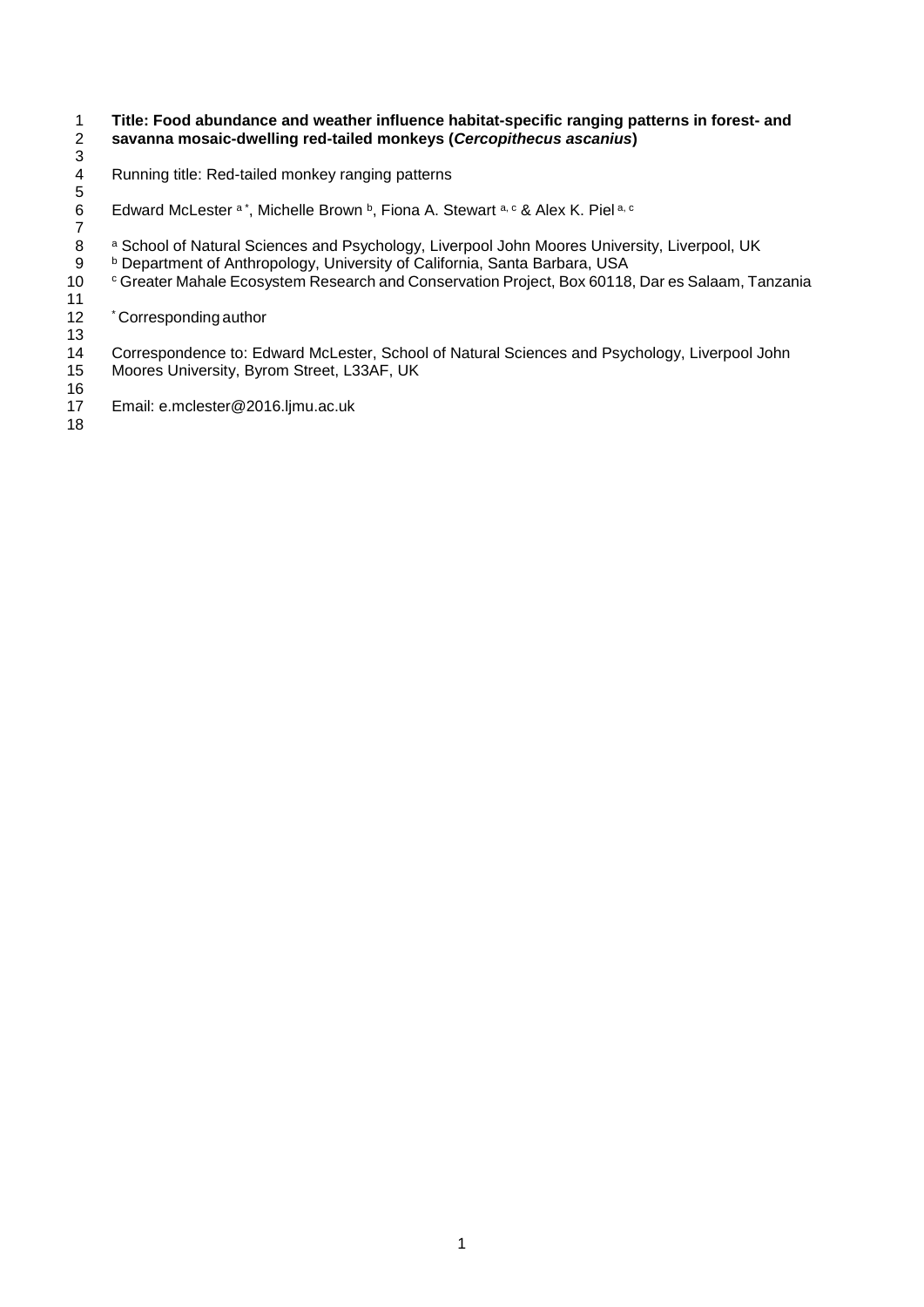## **Abstract**

 **Objectives:** Primates that live in predominantly forested habitats and open, savanna mosaics should exhibit behavioral responses to differing food distributions and weather. We compared ecological 23 constraints on red-tailed monkey ranging behavior in forest and savanna mosaic environments. Intra-<br>24 specific variation in adaptations to these conditions may reflect similar pressures faced by hominins 24 specific variation in adaptations to these conditions may reflect similar pressures faced by hominins 25 during the Plio-Pleistocene. during the Plio-Pleistocene.

 27 **Methods:** We followed six groups in moist evergreen forest at Ngogo (Uganda), and one group in a<br>28 Savanna-woodland mosaic at the Issa Valley (Tanzania). We used spatial analyses to compare hom savanna-woodland mosaic at the Issa Valley (Tanzania). We used spatial analyses to compare home 29 range sizes and daily travel distances (DTD) between sites. We used measures of vegetation density<br>30 and phenology to interpolate spatially explicit indices of food (fruit, flower, and leaves) abundance. We and phenology to interpolate spatially explicit indices of food (fruit, flower, and leaves) abundance. We 31 modeled DTD and range use against food abundance. We modeled DTD and at Issa hourly travel<br>32 distances (HTD), against temperature and rainfall. distances (HTD), against temperature and rainfall.

 **Results:** Compared to Issa, monkeys at Ngogo exhibited significantly smaller home ranges and less 35 variation in DTD. DTD related negatively to fruit abundance, which had a stronger effect at Issa. DTD<br>36 and HTD related negatively to temperature but not rainfall. This effect did not differ significantly and HTD related negatively to temperature but not rainfall. This effect did not differ significantly between sites. Home range use did not relate to food abundance at either site.

 **Conclusions:** Our results indicate food availability and thermoregulatory constraints influence red- tailed monkey ranging patterns. Intra-specific variation in home range sizes and DTD likely reflects 41 different food distributions in closed and open habitats. We compare our results with hypotheses of 42 evolved hominin behavior associated with the Plio-Pleistocene shift from similar closed to open evolved hominin behavior associated with the Plio-Pleistocene shift from similar closed to open environments.

44<br>45

45 Key words: guenon; movement ecology; resource distribution; savanna-woodland mosaic; hominin<br>46 adaptation adaptation

#### **Introduction**

49<br>50

50 Hominin evolution is characterized by responses to environmental shifts that resulted in drier, more 51 heterogeneous landscapes during Mio-Pliocene cooling. Specifically, behavioral and morphological 51 heterogeneous landscapes during Mio-Pliocene cooling. Specifically, behavioral and morphological<br>52 adaptations such as obligate bipedalism (Rodman & McHenry, 1980; Isbell & Young, 1996), adaptations such as obligate bipedalism (Rodman & McHenry, 1980; Isbell & Young, 1996), increased encephalization (Stanley, 1992; Potts, 1998), and changes in dental morphology (Teaford & Ungar, 2000; Grine, Sponheimer, Ungar, Lee-Thorp, & Teaford, 2012) have been ascribed to hominin adaptations to the retraction of forests and a transition to open mosaics (White et al., 2009; Cerling et al., 2011; reviewed in Potts, 2013). Compared to the closed, more homogeneous forests they replaced, these open mosaic environments were hotter and more arid (Bromage & Schrenk, 1995; Potts, 1998; Passey, Levin, Cerling, Brown, & Eiler, 2010), more seasonal (Foley, Ulijaszek, & Strickland, 1993), and exhibited a wider, less abundant distribution of food (Isbell & Young, 1996). Establishing the extent to which these changes in environmental conditions could have affected selection pressures that drove hominin adaptations is of primary interest (Antón, Potts, & Aiello, 2014).

63 Comparisons of extant primate behavior in closed, primarily forested habitats (hereafter, 64 forests") and open, savanna-woodland mosaic (hereafter, "savanna mosaic") habitats can be us "forests") and open, savanna-woodland mosaic (hereafter, "savanna mosaic") habitats can be used to reconstruct environmental pressures under which hominins likely would have evolved because these environments resemble the two extremes of the Miocene paleoclimate (Moore, 1996; Hernandez- Aguilar, 2009; Pickering & Domínguez-Rodrigo, 2010). For forest primates that also live in savanna mosaic habitats, such studies are rare, however, and still fewer studies have directly compared habitat-specific behavior. Nonetheless, where behavioral comparisons can be made between these habitat types, ranging patterns can provide evidence of adaptations to ecological conditions (Boinski, 1987; Doran-Sheehy, Greer, Mongo, & Schwindt, 2004). These adaptations include feeding strategies (Kaplin, 2001), social and grouping patterns (Wrangham, Gittleman, & Chapman, 1993), and physiological and energetic adaptations (Nunn & Barton, 2000); all of which provide insight into how primates utilize and respond to their immediate environment. Ranging patterns are also quantifiable using several well-established metrics (e.g. home range size, daily and hourly travel distances – DTD and HTD – and home range use); the determinants of which can then be directly compared between

forests and savanna mosaic habitats.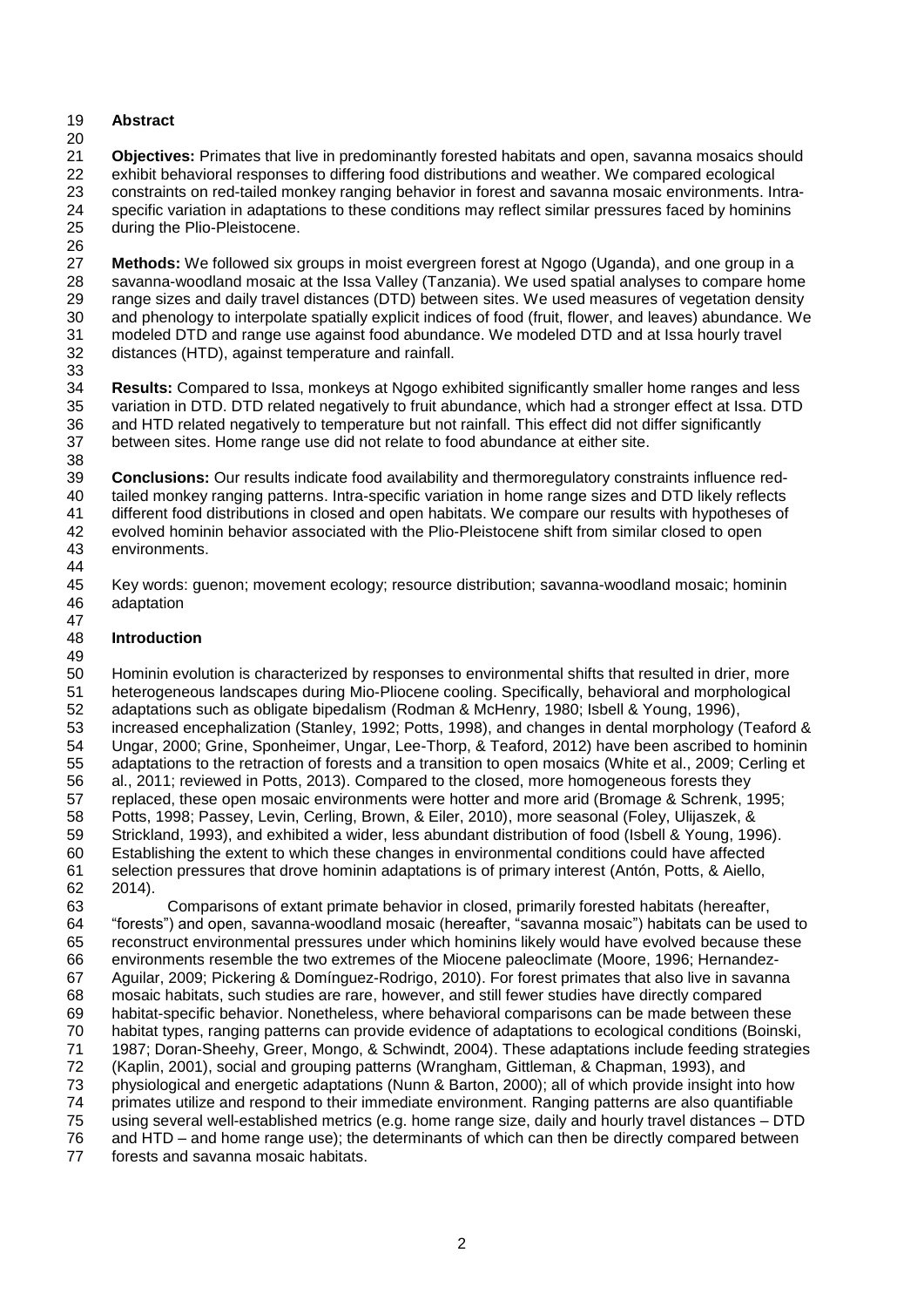78 Variation in a number of biotic (e.g. food abundance; predation risk; polyspecific associations)<br>79 and abiotic (e.g. temperature; rainfall) factors between habitat types should influence ranging and abiotic (e.g. temperature; rainfall) factors between habitat types should influence ranging 80 patterns. For example, when key foods are scarce, primates may increase home range size and / or 81 daily travel distances to locate high quality foods, (Chapman & Chapman, 2000b; Hemingway & 82 Bynum, 2005). Chimpanzees (Pan troglodytes) in forest at Taï, Côte d'Ivoire, reduce DTD when 82 Bynum, 2005). Chimpanzees (*Pan troglodytes*) in forest at Taï, Côte d'Ivoire, reduce DTD when 83 concentrated patches of dietary important nuts are ripe and switch to feeding on leaves when both<br>84 fruit and nuts are scarce (Doran, 1997). Alternatively, instead of increasing search effort primates n 84 fruit and nuts are scarce (Doran, 1997). Alternatively, instead of increasing search effort primates may<br>85 reduce travel and spend more time feeding on lower quality foods. For primates with flexible diets or 85 reduce travel and spend more time feeding on lower quality foods. For primates with flexible diets or<br>86 in comparatively food-rich environments, fallback foods may still be diverse or abundant enough that 86 in comparatively food-rich environments, fallback foods may still be diverse or abundant enough that 87 ranging patterns do not alter significantly (Alberts et al., 2005; Buzzard, 2006). For example, forest 87 ranging patterns do not alter significantly (Alberts et al., 2005; Buzzard, 2006). For example, forest 88 manaabevs and quenons do not adiust DTD (Lophocebus albigena at Kibale. Uganda – Olupot. 88 mangabeys and guenons do not adjust DTD (Lophocebus albigena at Kibale, Uganda – Olupot, 89 Chapman, Waser, & Isabirve-Basuta, 1997; Cercopithecus mitis and C. Ihoesti at Nyungwe, Rwa 89 Chapman, Waser, & Isabirye-Basuta, 1997; Cercopithecus mitis and C. lhoesti at Nyungwe, Rwanda 90 – Kaplin, 2001) or range use (C. campbelli, C. petaurista, and C. diana also at Taï – Buzzard, 2006) in

91 response to changes in fruit availability.<br>92 Food abundance should have a Food abundance should have a greater influence on ranging behavior for forest primates in 93 savanna mosaic habitats given the wider spatio-temporal distribution of resources in these 94 environments (Chapman & Chapman, 2000a; Copeland, 2009). This is particularly the case where the 95 quality and diversity of available resources is low enough that diet switching is a less effective 95 quality and diversity of available resources is low enough that diet switching is a less effective<br>96 alternative than expanding home ranges or increasing DTD, even for species with diverse diets 96 alternative than expanding home ranges or increasing DTD, even for species with diverse diets. For<br>97 example, Piel et al. (2017) observed chimpanzees in savanna-woodland at the Issa Valley, Tanzania 97 example, Piel et al. (2017) observed chimpanzees in savanna-woodland at the Issa Valley, Tanzania,<br>98 to consume only 77 plant species compared to mean 112 species for forest populations. As such, a to consume only 77 plant species compared to mean 112 species for forest populations. As such, a 99 narrow diet and the low density of resources in open savanna mosaics is associated with extremely 100 large home range sizes for chimpanzees (e.g. 80-200km2 in savanna mosaics – Baldwin, McGrew, & 101 Tutin, 1982; Pruetz & Bertolani, 2009; Rudicell et al., 2011; Samson & Hunt, 2012; compared to 6- 102 20km2 in forests – Newton-Fisher, 2003; Nakamura et al., 2013). Wide seasonal variation in resource 103 abundance between different vegetation types in savanna mosaic habitats has also been implicated<br>104 in patterns of home range use. Chimpanzees in savanna mosaics range farther and preferentially 104 in patterns of home range use. Chimpanzees in savanna mosaics range farther and preferentially<br>105 exploit woodland species during dry seasons when fruit is most abundant in woodland compared to 105 exploit woodland species during dry seasons when fruit is most abundant in woodland compared to<br>106 other vegetation types (Hernandez-Aguilar, 2009; Piel et al., 2017). 106 other vegetation types (Hernandez-Aguilar, 2009; Piel et al., 2017).<br>107 lnteractions with sympatric taxa should also affect group ra

107 Interactions with sympatric taxa should also affect group ranging. Groups should avoid areas<br>108 of high predation risk, which can vary substantially throughout home ranges depending on predator of high predation risk, which can vary substantially throughout home ranges depending on predator 109 density and diversity, and habitat type (Willems & Hill, 2009). Polyspecific associations can help<br>110 decrease predation risk, as well as increase foraging efficiency (reviewed in Teelen, 2007). Beca decrease predation risk, as well as increase foraging efficiency (reviewed in Teelen, 2007). Because 111 these benefits are not always conferred equally by each species within an association, some species 112 preferentially seek out heterospecifics. Maintaining associations may therefore require increasing<br>113 DTD (Chapman & Chapman, 1996) or adiusting patterns of home range use (Cords, 1987) to 113 DTD (Chapman & Chapman, 1996) or adjusting patterns of home range use (Cords, 1987) to 114 coordinate group movements. Similarly, groups may also divert travel routes towards or away from 115 conspecifics to initiate or avoid inter-group competition (e.g. over food patches; access to 116 heterospecifics – Brown, 2013).

 Abiotic factors such as temperature and rainfall influence ranging (Hill & Dunbar, 2002; Baoping, Ming, Yongcheng, & Fuwen, 2009) as individuals thermoregulate to minimize energy loss (Stelzner & Hausfater, 1986). Groups should adjust travel activity to optimal temperatures to avoid overheating or excessive cold (e.g. due to rain). Across habitats, high temperatures are associated with reduced travel speeds and duration (yellow baboons, P. cynocephalus – Stelzner, 1988; 122 Johnson, Piel, Forman, Stewart, & King, 2015; white-faced capuchins, Cebus capucinus – Campos & 123<br>123 Fedigan, 2009) and determine activity schedules (yellow baboons – Hill, 2005; Hill, 2006; Fedigan, 2009) and determine activity schedules (yellow baboons - Hill, 2005; Hill, 2006; 124 chimpanzees – Kosheleff & Anderson, 2009). DTD relates negatively to rainfall in both forests (red<br>125 colobus. Piliocolobus tephrosceles – Isbell. 1983: gorillas. Gorilla beringei beringei – Ganas & colobus, Piliocolobus tephrosceles – Isbell, 1983; gorillas, Gorilla beringei beringei – Ganas & Robbins, 2005; proboscis monkeys, Nasalis larvatus – Matsuda, Tuuga, & Higashi, 2009; siamangs, Hylobates syndactylus, and lar gibbons, H. lar – Raemaekers, 1980) and more heterogeneous mosaic habitats (baboons, Papio spp. – Johnson et al., 2015). Given that temperature and rainfall ranges are more seasonally variable in savanna mosaic habitats that exhibit longer, hotter dry seasons than forests (McGrew, Baldwin, & Tutin, 1981), these conditions should be especially strong constraints on primate movement in open environments (Hill, 2005; Wessling, Kuhl, Mundry, Deschner, & Pruetz, 132 2018).

 Previous investigations of primate ranging support the hypothesis that ranging patterns are shaped and constrained by food distribution and climate. As such, species living in both forests and savanna mosaic habitats should exhibit intra-specific variation in ranging. We tested this hypothesis in the red-tailed monkey (*Cercopithecus ascanius*), a forest guenon that lives in predominantly forested habitats as well as forest-scarce fragments and mosaics (Sarmiento, Stiner, & Brooks, 2001).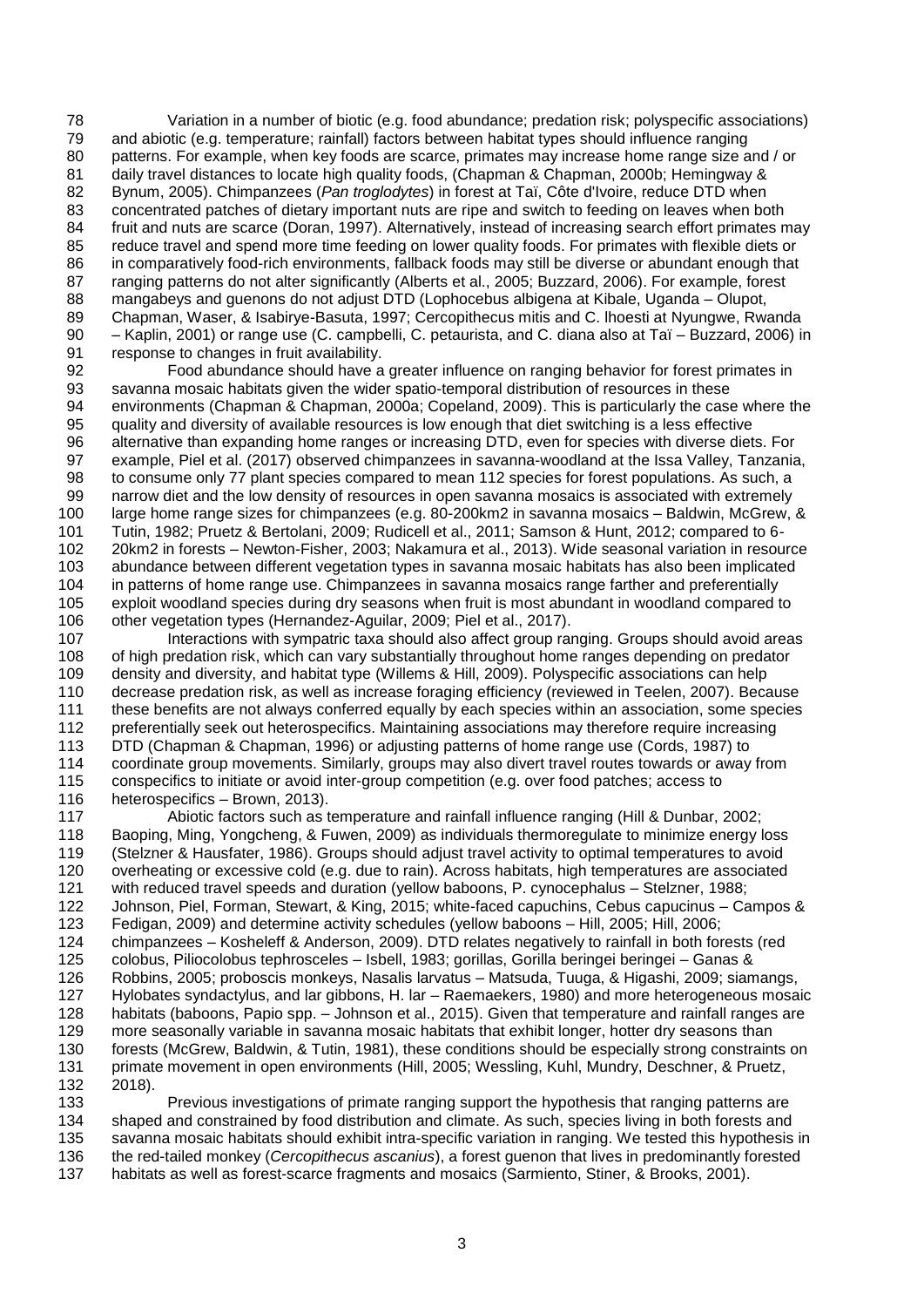Specifically, we investigated red-tailed monkeys living in two contrasting environments: a mainly

forested landscape at Ngogo, Uganda; and a comparatively heterogeneous savanna-woodland

mosaic at the Issa Valley, Tanzania. First, we predicted that red-tailed monkeys at Issa exhibit larger

141 home range sizes than at Ngogo. Second, we predicted that while food abundance and rainfall and<br>142 temperature should constrain HTD and DTD at both sites, these effects are stronger at Issa than at temperature should constrain HTD and DTD at both sites, these effects are stronger at Issa than at

143 Ngogo. Specifically, we expected Issa monkeys to exhibit shorter DTD in dry seasons and longer DTD<br>144 in wet seasons compared to Ngogo monkeys in all months. Finally, we predicted that home range use

144 in wet seasons compared to Ngogo monkeys in all months. Finally, we predicted that home range use<br>145 at Issa is more strongly associated with spatio-temporal changes in food abundance than at Ngogo. at Issa is more strongly associated with spatio-temporal changes in food abundance than at Ngogo.

#### 146<br>147 **Methods**

# 148<br>149

## **Study sites**

150 The Ngogo study site is located in the approximate center of Kibale National Park in southwestern<br>151 Uganda at elevations spanning 1110 – 1590m. The site comprises a ca. 40km<sup>2</sup> mosaic of mostly 151 Uganda at elevations spanning 1110 – 1590m. The site comprises a *ca.* 40km<sup>2</sup> mosaic of mostly 152 primary forest interspersed with isolated patches of secondary forest, woodland, swamp, and primary forest interspersed with isolated patches of secondary forest, woodland, swamp, and grassland (Struhsaker, 1997). Rainfall varies substantially between months and years (1977 – 1984 154 yearly x̄: 1500mm – Chapman, Wrangham, Chapman, Kennard, & Zanne, 1999). Consequently, wet<br>155 and dry seasons are inconsistent between years, which makes identifying other seasonal patterns and dry seasons are inconsistent between years, which makes identifying other seasonal patterns difficult (e.g. plant phenology – Struhsaker, 1997). Predators of red-tailed monkeys at Ngogo include 157 raptors (e.g. crowned hawk-eagles, Stephanoaetus coronatus – Mitani, Sanders, Lwanga, &<br>158 Windfelder, 2001) and chimpanzees (Watts & Mitani, 2002). African golden cats (Caracal aur Windfelder, 2001) and chimpanzees (Watts & Mitani, 2002). African golden cats (*Caracal aurata*) are presumed predators but are rarely encountered (Struhsaker, 1981). We followed six habituated red- tailed monkey groups at Ngogo: groups R1 through R6 comprised between 10 and *ca.* 35 individuals in total including one adult male per group, except for R6 which included two adult males (see supplementary Table S1 for detailed demographics). All six groups frequently formed polyspecific 163 associations (≥2 heterospecifics within the periphery of the study group) with habituated gray-cheeked<br>164 mangabeys (Cercocebus albigena) and blue monkeys (C. mitis; except for R5 who we never mangabeys (*Cercocebus albigena*) and blue monkeys (*C. mitis*; except for R5 who we never 165 observed to associate with blue monkeys during the study period) and infrequently with unhabituated<br>166 black and white colobus (Colobus guereza), L'Hoest's monkeys (C. lhoestii), and olive baboons (P. black and white colobus (*Colobus guereza*), L'Hoest's monkeys (*C. lhoestii*), and olive baboons (*P.* 

 *anubis*), The Issa Valley is located *ca.* 668km from Ngogo in the north of the Greater Mahale 169 Ecosystem in western Tanzania (Piel et al., 2017). Research centers around a *ca.* 60km<sup>2</sup> area of five major valleys and surrounding flat plateaus at elevations spanning 1150 – 1712m. Vegetation is a mosaic of mostly deciduous *Brachystegia* and *Julbernadia* spp. miombo woodland, grassland, 172 swamp, and minimal evergreen riparian forest (4% cover – EM unpublished data). Compared to the 173 relatively continuous expanse of forest at Ngogo. forest at Issa is restricted to riverine strips that relatively continuous expanse of forest at Ngogo, forest at Issa is restricted to riverine strips that measure <10m wide at some locations. The region is characterized by two distinct seasons: wet from November to April and dry (<100mm monthly rainfall) from May to October (Piel et al., 2017; see Results). Chimpanzees also prey upon red-tailed monkeys at Issa (C. Giuliano unpublished data) and possible predators include both crowned-hawk eagles and five large carnivores: leopards (*Panthera. pardus*), lions (*P. leo*), African wild dogs (*Lycaon pictus*), East Africa black-backed jackal (*Canis mesomelas schmidti*), and spotted hyenas (Crocuta crocuta; McLester, Sweeney, Stewart, & Piel, 2018). We followed one habituated group at Issa: K0 included between one and five adult males at any one time and increased from *ca.* 35 to 55 total individuals over the study period. Red-tailed monkeys at Issa form polyspecific associations with three unhabituated species, although associations are rare compared to Ngogo (red colobus, *P. tephrosceles*; yellow baboons, *P. cynocephalus* – *n* = 1 observation; vervet monkeys, *Chlorocebus pygerythrus* – *n* = 2 observations;

EM unpublished data).

#### *Data collection*

*Ranging data*

We collected ranging data at Ngogo from January 2008 to December 2008 (R1 – R4), March to June

2017 (R6), and July to October 2017 (R5), and at Issa from January 2013 to March 2016 (K0). At

- Ngogo, we followed R1 R4 for six consecutive days separated by five days (see Brown, 2011), and
- we followed R5 and R6 every day as far as was possible. At Issa, we followed K0 for 5 consecutive
- days twice monthly from January 2013 to May 2015, and for 10 consecutive days each month from June 2015 to March 2016. For each group, one researcher or at least two trained field assistants
- 
- arrived at the sleeping site and followed the group from 0700 1900 h. During follows at Ngogo, we recorded group locations by estimating the group center-of-mass within a 50 x 50 m gridded map at
- 30-minute intervals (see Brown, 2013) or by recording GPS coordinates automatically at 1-minute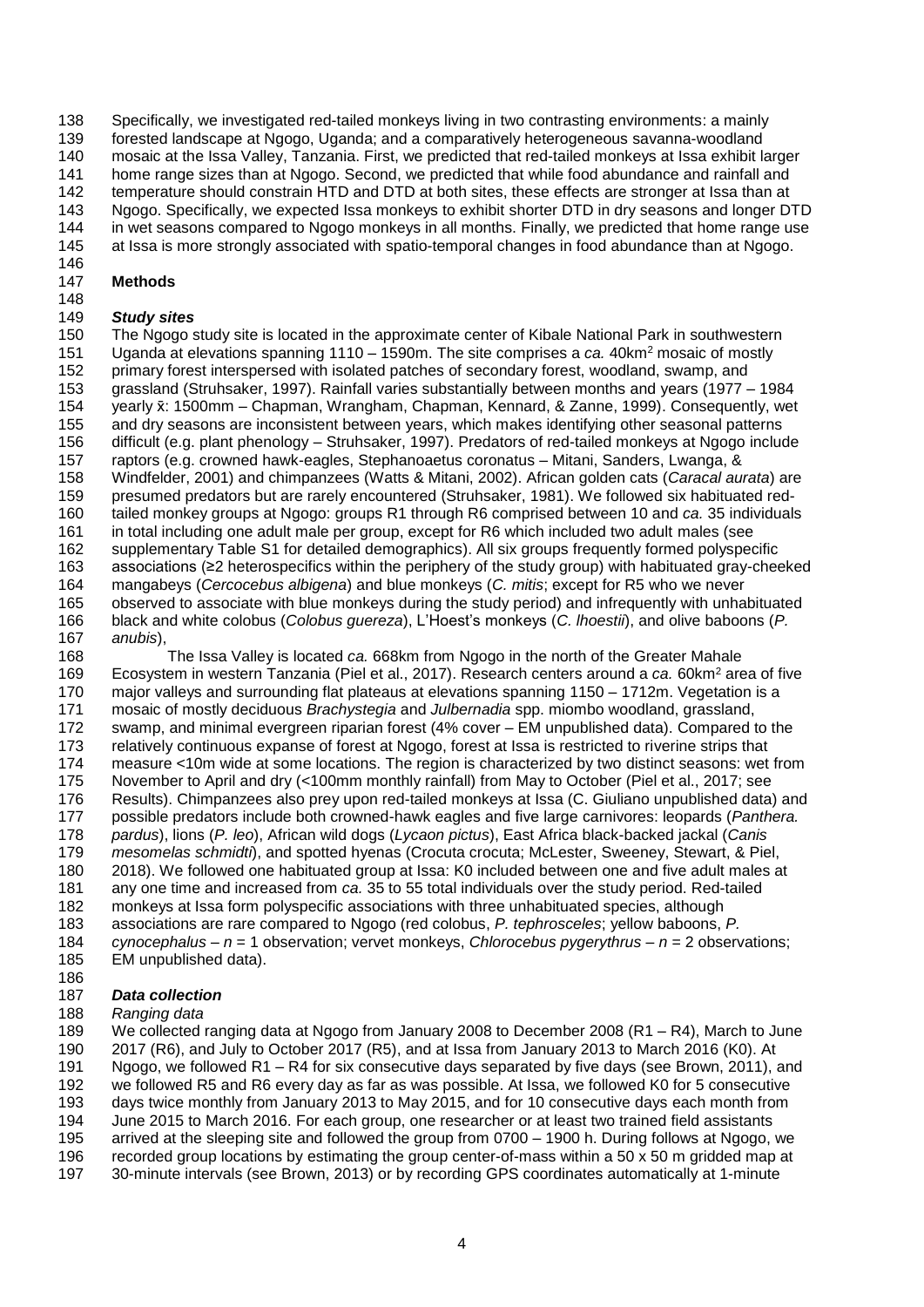intervals using a Garmin Rino 650 GPS unit (R6 and R5). At Issa, we recorded GPS coordinates automatically at 5-minute intervals using Garmin Rino 650 and Garmin Rino 520 GPS units. To

 account for the difference in location intervals for R1 – R4 compared to R5 and R6, we analyzed these groups separately. Unless otherwise stated, we used only all-day follows (≥9 hour continuous

- duration) in analyses, as per Kaplin (2001).
- 203<br>204

 *Climate data* 205 At Ngogo, temperature and rainfall data were collected daily by the Ngogo Chimpanzee Project using<br>206 an analogue mercury thermometer and an Onset digital rain gauge, respectively. At Issa, we recorded 206 an analogue mercury thermometer and an Onset digital rain gauge, respectively. At Issa, we recorded 207 temperature at 30-minute intervals using a HOBO H8 Pro logger in forest vegetation. We recorded temperature at 30-minute intervals using a HOBO H8 Pro logger in forest vegetation. We recorded 208 rainfall continuously from January 2013 – July 2014 and September 2014 – March 2016 using a<br>209 HOBO RG3 rain gauge in woodland. HOBO RG3 rain gauge in woodland.

- 
- 210<br>211

 *Food abundance* In 2009, 2012 and 2013 at Ngogo, we sampled 272 50 x 50m plots located at 50m intervals in primary forest across the extent of R6, R5, and four neighboring group home ranges. Within each plot, we identified stems of 34 plant species that were ≥1% of the red-tailed monkey or grey-cheeked mangabey diet (see Brown, 2013), and recorded the number of stems for each plant species and diameter at breast height (DBH) of each stem. We ignored stems of diameter <10cm, except for 217 lianas which were measured regardless of size.<br>218 Plant phenology data at Ngogo were co

Plant phenology data at Ngogo were collected from March – October 2017 by trained field assistants from the Ngogo Chimpanzee Project who walked trails monthly (see Potts, Chapman, & Lwanga, 2009; Watts, Potts, Lwanga, & Mitani, 2012). Marked plants (*n* = 511 stems; supplementary Table S2) identified to species level were examined for presence-absence of the following: ripe and unripe fruit; new, young, and mature leaves; flowers.

223 From 2013 – 2016 at Issa, we sampled 155 20 x 20m plots located randomly across the 224 extent of the study site and in both forest and woodland vegetation classes ( $n = 90$  forest plots:  $r$ 224 extent of the study site and in both forest and woodland vegetation classes ( $n = 90$  forest plots;  $n = 57$ <br>225 woodland plots;  $n = 8$  forest-woodland boundary plots). Without data on red-tailed monkey diet at 225 woodland plots;  $n = 8$  forest-woodland boundary plots). Without data on red-tailed monkey diet at 226 Issa, within each plot we identified all stems  $>10$  cm to species level where possible and recorded 226 Issa, within each plot we identified all stems >10 cm to species level where possible and recorded the 227 number of stems for each plant species and DBH of each stem. Unidentifiable stems were sampled number of stems for each plant species and DBH of each stem. Unidentifiable stems were sampled and identified by a trained botanist – Yahya Abeid – at the National Herbarium of Tanzania.

229 Plant phenology was sampled at Issa by trained field assistants. Three trails (lengths: 623 – 230 – 2608m;  $n = 2$  woodland trails;  $n = 1$  forest trail) were walked monthly in 2013 – 2015. From 2016, 2608m; *n =* 2 woodland trails; *n =* 1 forest trail) were walked monthly in 2013 – 2015. From 2016, trails were replaced with marked stems distributed across the site identified as the fifteen plant 232 species most consumed by chimpanzees. Observers examined marked plants of at least 10cm DBH<br>233 and one meter tall ( $n = 1431$  total stems: supplementary Table S3) identified to species level and and one meter tall (*n* = 1431 total stems; supplementary Table S3) identified to species level and counted the following: ripe and unripe fruit; new, mature and old leaves; flower buds and mature flowers.

#### 236<br>237 **Data analyses**

### *Home range size*

 We used QGIS 2.18.6 (QGIS Development Team, 2018) to calculate paths of Euclidean distance between GPS coordinates for each follow day. For R1 – R6, we used follows of any duration 241 (minimum: R1 = 1 hour; R2 = 0.5 hours; R3 = 2 hours; R4 = 0.5 hours; R5 = 1.5 hours; R6 = 2.25 hours) to increase the sample size relative to K0. To provide parity with previous studies of primate home range sizes, we then calculated 1) the one hundred percent minimum convex polygon (MCP) of these paths, and 2) the number of grid cells intersected by these paths and the sum of this area (grid cell analysis – GCA). For GCA, we used 50 x 50m cells for R6 and R5 and 75 x 75m cells for K0 to account for increased group spread with larger group sizes, as per Kaplin (2001).

- 
- *Hourly and daily travel distances*

 To calculate DTD, we measured DTD as the total path length for each all-day follow. For R5, R6 and K0, we used only GPS coordinates at 5-minute intervals to control for overestimation of path length due to variation in GPS accuracy, which is exacerbated by short time intervals between recording

 coordinates. For R6 and R5, we averaged coordinates recorded every minute by 5-minute intervals. We calculated HTD for K0 as the cumulative Euclidean distance between all GPS points for

 each complete follow hour (≥50 minutes). To model HTD, we calculated mean temperature and binary occurrence of rain per follow hour. To model DTD, we calculated maximum temperature and total rainfall per day.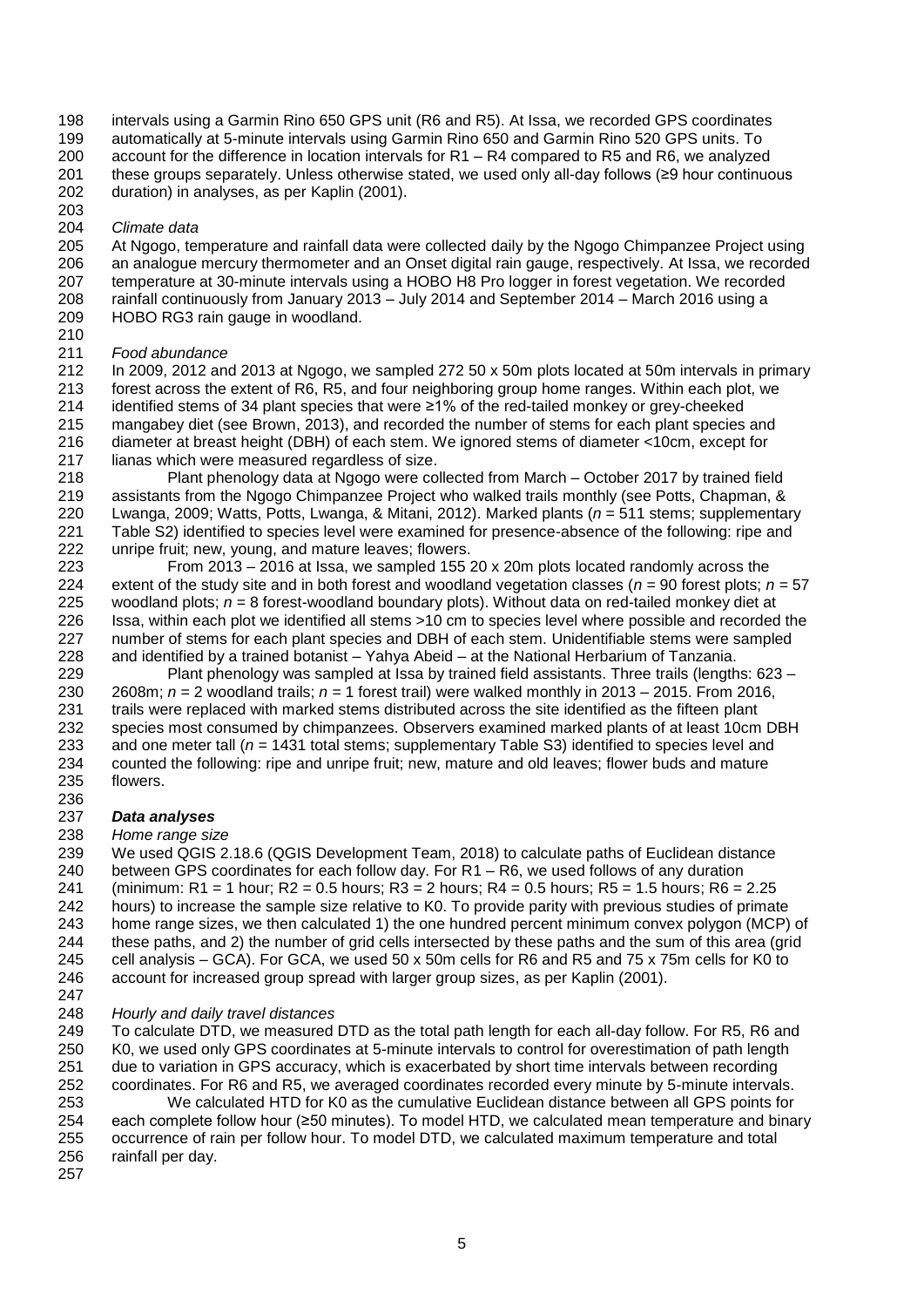# 258 *Range use and food abundance*

We calculated range use as the proportion of GPS points in each grid cell across each group's home 260 range each month (combined across years for K0). We used only all-day follows with consistent 1- 261 minute (for R6 and R5) or 5-minute (for K0) intervals between GPS points in this analysis. Only one 262 all-day follow of K0 in October met this criterion, which we excluded from the analysis. all-day follow of K0 in October met this criterion, which we excluded from the analysis.

263 We calculated two indices of food abundance for each of primary forest at Ngogo and forest 264 and woodland at Issa. In both indices, we used only plant species for which both phenology and 264 and woodland at Issa. In both indices, we used only plant species for which both phenology and 265 density data were available  $(n = 27$  species at Ngogo;  $n = 65$  species at Issa). For each sample 265 density data were available ( $n = 27$  species at Ngogo;  $n = 65$  species at Issa). For each sample plot 266 we converted DBH into basal area for each stem and calculated total basal area density for each we converted DBH into basal area for each stem and calculated total basal area density for each 267 species within each plot (unit:  $m^2$  basal area /  $m^2$  area sampled). We used these measurements as an 268 initial index of site-wide variation in basal area density for each species. To create a second, spatially 269 explicit index of basal area density, we then used a spatial interpolation in GRASS GIS 7.4 to 269 explicit index of basal area density, we then used a spatial interpolation in GRASS GIS 7.4 to 270 interpolate home range-wide distributions of basal area density for each plant species in each 271 vegetation class (see supplementary material S1: Table S2: Table S3). 271 vegetation class (see supplementary material S1; Table S2; Table S3).<br>272 Ve categorized phenology observations of plant parts into three

We categorized phenology observations of plant parts into three foods (fruit; flowers; leaves – as per Bryer, Chapman, & Rothman, 2013). We used binary presence-absence measures of each 274 plant part 1) to remove observer error relating to absolute counts, and 2) because fruit crop size and<br>275 number of flowers and leaves are typically proportional to basal area (e.g. Rimbach et al., 2014). For number of flowers and leaves are typically proportional to basal area (e.g. Rimbach et al., 2014). For both our site-wide and spatially explicit indices of basal area density, we multiplied basal area 277 densities for each species in sample plots and grid cells, respectively, at each site by monthly 278 proportions (0-1; at lssa, the mean monthly proportion) of stems with each plant part present. proportions (0-1; at Issa, the mean monthly proportion) of stems with each plant part present. For our spatially explicit index, we summed these weighted measurements for each plant part across all species and resampled the resulting distributions to the grids of range use for each group (Ngogo: 50m cells, Issa: 75m cells) using maximum plant part abundance for each species (see supplementary material S1).

# 283 284 *Statistical analyses*

285 We conducted all statistical analyses in R v3.5.1 (R Core Team, 2018; see supplementary Table S4<br>286 for a summary of model formulas). To investigate the relationship between HTD and DTD and 286 for a summary of model formulas). To investigate the relationship between HTD and DTD and 287 temperature and rainfall, we used the package *nlme* (Pinheiro, Bates, Debroy, & Sarkar, 2019) 287 temperature and rainfall, we used the package *nlme* (Pinheiro, Bates, Debroy, & Sarkar, 2019) to 288 build generalized linear mixed models (GLMM) with Gaussian error distribution. To analyze HTD, we 289 fitted HTD as the response; mean hourly temperature and hourly rainfall (binary) as predictors; and 290 month as a random intercept effect. To analyze DTD, we fitted DTD as the response: interactions month as a random intercept effect. To analyze DTD, we fitted DTD as the response; interactions 291 between site and maximum daily temperature and daily rainfall (binary), alongside individual main 292 effects, as predictors; and group ID as a random intercept effect to control for variation in group size<br>293 and composition. We visually inspected the correlogram and plotted residuals of HTD over time to and composition. We visually inspected the correlogram and plotted residuals of HTD over time to 294 confirm that temporal autocorrelation was not present.

295 To investigate the relationship between DTD and food abundance, we built a linear model 296 with DTD as the response and interactions, including individual main effects, between group ID and 297 monthly mean fruit and flower abundance in primary forest at Ngogo and riparian forest and woodlar 297 monthly mean fruit and flower abundance in primary forest at Ngogo and riparian forest and woodland<br>298 combined at Issa, as predictors. We did not include leaf abundance as a predictor because it was combined at Issa, as predictors. We did not include leaf abundance as a predictor because it was 299 collinear with group ID (see below).

300 To investigate the relationship between home range use and food abundance, we used the 301 package *spaMM* (Rousset, Ferdy, & Courtiol, 2018) to build a GLMM with negative binomial 302 distribution to account for overdispersion. We fitted count of GPS points per grid cell as the response;<br>303 total number of GPS points per month as a log-transformed offset; and interactions, including total number of GPS points per month as a log-transformed offset; and interactions, including 304 individual main effects, between group ID and fruit, flower, and leaf abundance, as predictors. To 305 control for spatial autocorrelation in range use, we fitted a binary adjacency matrix for grid cells used<br>306 each month as a random intercept effect. each month as a random intercept effect.

 For all models, we manually checked plots of residuals and fitted values, and QQ-plots to check that assumptions of normally distributed residuals and homogeneity of variance had been met. We tested predictors for collinearity by calculating variation inflation factors (VIF) using the package *car* (Fox, Weisberg, & Price, 2018) in an equivalent linear model including only the fixed effects from each model. Multicollinearity was not present in any model (maximum VIF: HTD = 1.05; DTD vs. 312 weather = 1.48; DTD vs. food abundance =  $6.07$ , after removing leaf abundance; range use =  $8.73$ ). We centered all predictors to a mean of zero and scaled continuous predictors to a standard deviation of one to improve interpretation of main effects included in interactions, as per Schielzeth (2010). For the mixed models, we used likelihood ratio tests to test significant differences between full and null models without fixed effects, and we interpreted *t* values as *z*-scores to calculate *p* values for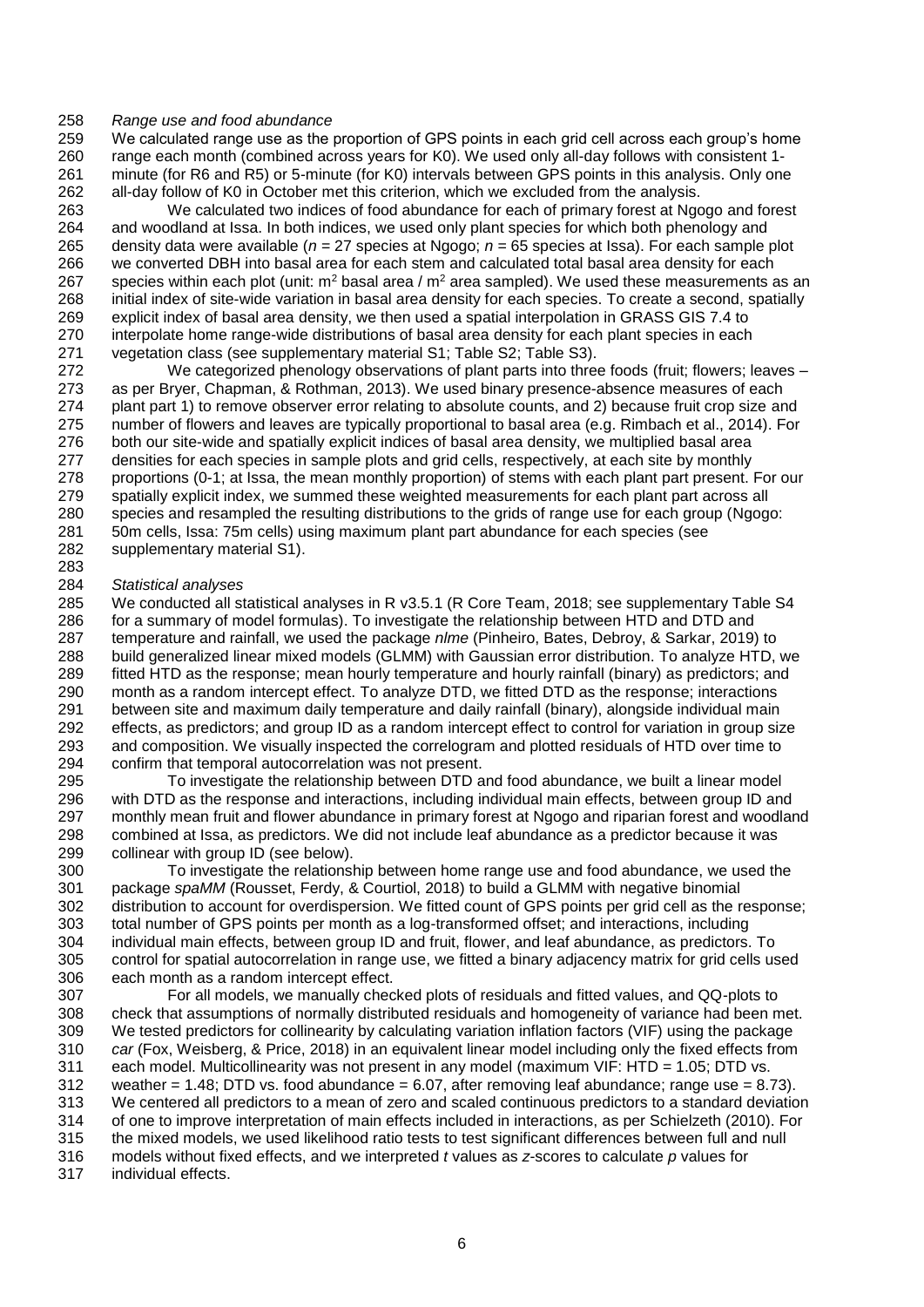### 

## **Results**

 At Ngogo, we followed R1 – R4 for between 71 – 352 days (1 – 71 days for each month across the follow period, including days on which multiple groups were followed; except R1 and R3 which were 323 not followed in December; Table 1). We followed R5 and R6 continuously for four months each (R6: 9<br>324 - 24 days per month; R5: 14 – 27 days per month). At Issa, we followed K0 for a total of 237 days (1  $324 - 24$  days per month; R5: 14 – 27 days per month). At Issa, we followed K0 for a total of 237 days (1<br> $325 - 11$  days per month). We could not locate K0 in 3 out of 39 months. - 11 days per month). We could not locate K0 in 3 out of 39 months.

#### *Home range sizes*

 The cumulative number of unique grid cells entered by the Ngogo groups approached an asymptote after *ca.* 40 days (Figure 1). For K0, this rate began to slow after *ca.* 110 days, although the group still entered *ca.* 100 more unique grid cells on two further occasions.

331 The Ngogo groups exhibited total home ranges of  $0.44 - 0.65$  km<sup>2</sup> (MCP), and  $0.46 - 0.65$  km<sup>2</sup> 332 (50m GCA), respectively (Figure 2: Table 1), In comparison to other home range sizes reported for (50m GCA), respectively (Figure 2; Table 1). In comparison to other home range sizes reported for this species in forest environments, all six Ngogo groups exhibited home ranges larger than the average, but only R5 exhibited a home range larger than the maximum ( $\bar{x}$ : 0.27km<sup>2</sup>; maximum: 335  $\cdot$  0.63km<sup>2</sup> also at Ngogo; Table 2). 0.63km<sup>2</sup> also at Ngogo; Table 2).

 Compared to the Ngogo groups, K0 exhibited a substantially larger total home range of  $3.93$ km<sup>2</sup> (75m GCA) and 16.0km<sup>2</sup> (MCP; Figure 3). K0 exhibited a GCA measure 14.1 times greater than the average and 6.2 times greater than the maximum home range sizes reported from any other previous study (Table 2).

340 The extent of home range used per month for R6 and R5 ranged from 0.38km<sup>2</sup> to 0.51km<sup>2</sup> for  $\;\;\;$  R6 and 0.34km $^2$  to 0.43km $^2$  for R5 (59 – 79% of R6 home range; 60 – 76% of R5 home range; Figure 342  $\phantom{1}$  4). For K0, monthly home range use ranged from 0.06 – 1.02 km<sup>2</sup> (1.5 – 26% of K0 home range; 343 Figure 4). K0 used a significantly greater monthly extent of its home range during the wet seasons 344 compared to the dry seasons (Mann-Whitney:  $U = 93.5$ .  $p = 0.036$ ). compared to the dry seasons (Mann-Whitney:  $U = 93.5$ ,  $p = 0.036$ ).

# 345<br>346

 *Daily travel distances* At Ngogo, DTD did not differ significantly between groups for R1 – R4 (Kruskal-Wallis: *H* = 4.851, *p* = 0.183) or R5 and R6 (*t*-test: -0.717, *p* = 0.475). DTD differed significantly between months for R1 – R4 pooled (Kruskal-Wallis: *H* = 82.616, *p* < 0.001; Figure 5) but not for R5 and R6 pooled (one-way 350 ANOVA:  $F_{7, 106}$  = 1.255,  $p$  = 0.280). K0 exhibited a significantly wider range of DTD in both wet and 351 dry seasons than R5 and R6 (Kruskal-Wallis:  $H = 13.672$ .  $p = 0.001$ : Figure 5: Table 1) and R1 – R dry seasons than R5 and R6 (Kruskal-Wallis: *H* = 13.672, *p* = 0.001; Figure 5; Table 1) and R1 – R4 (Kruskal-Wallis: *H* = 270, *p* < 0.001), although minimum DTD for R1 – R4 was shorter than that for K0 in both seasons.

 Mean DTD for R5 and R6 was longer than those reported in other studies for this species in forests, but maximum DTD was not (R5 and R6 *x̄* 1.83km cf. *x̄* 1.28km; R5 and R6 maximum 2.62km cf. maximum 2.8km at Buyangu, Kenya; Table 1; Table 2). In contrast, mean wet and dry season DTD and maximum DTD for K0 were all substantially longer (1.6, 1.3, and 1.5 times longer, respectively) than the mean and maximum DTD reported from previous studies (Table 1; Table 2).

### *Hourly and daily travel distances in response to weather*

 During the study period at Ngogo, annual rainfall averaged 1409mm (mean monthly rainfall range: 33 – 207mm). At Issa, annual rainfall averaged 1012mm (mean monthly rainfall range: 0 – 204mm). Ngogo temperatures ranged from 14 – 34°C, with a mean daily maximum temperature of 24.4°C across all months. Issa temperatures ranged from 9.9 – 33.2°C, with a mean daily maximum temperature of 24.7°C in wet seasons and 28.0°C in dry seasons.

 Annually and in both wet and dry seasons, HTD for K0 peaked during the early morning (7 – 367 10am) and late evening  $(6 - 7pm)$  on average (Figure 6). HTD was shortest between  $1 - 4pm$ , corresponding with a plateau in daily temperature at that time. Temperature had a significant negative effect on HTD but rainfall did not (GLMM: *n =* 1228 hours; temperature – estimate = -25.075, *p* < 0.001; rainfall – estimate = -32.004, *p* = 0.062; supplementary Table S5). Similarly, on average across both sites temperature had a significant negative effect on DTD but rainfall did not (GLMM: *n* = 583 days; temperature – estimate = -64.860, *p* = 0.002; rainfall – estimate = -19.337, *p* = 0.628; supplementary Table S6). Neither the effect of temperature nor rainfall on DTD differed significantly between sites (GLMM: temperature – estimate = -65.266, *p* = 0.143; rainfall – estimate = 53.204, *p* = 0.567).

### *Daily travel distances and home range use in response to food abundance*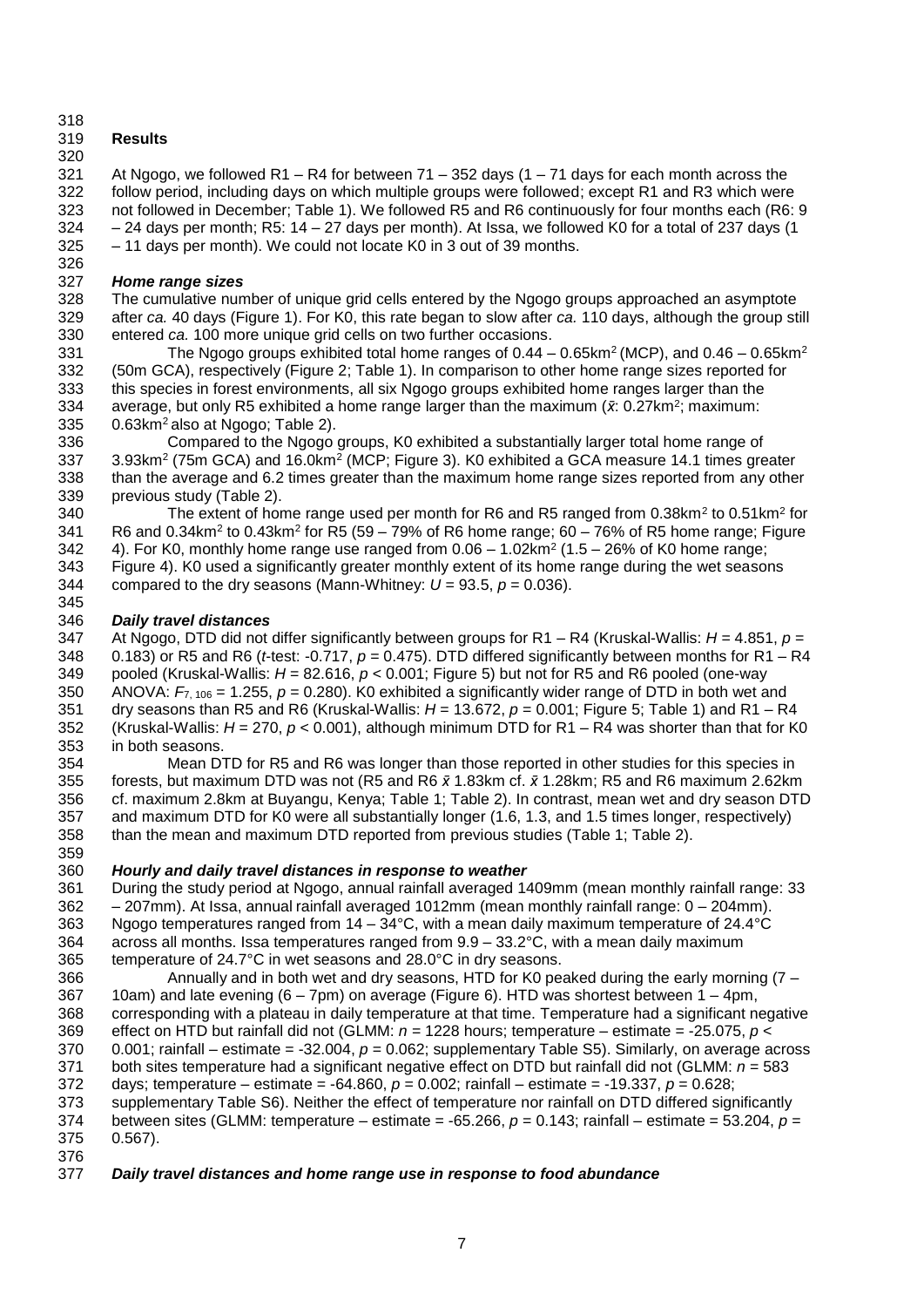Fruit, flowers, and leaves were substantially more abundant in primary forest at Ngogo than in forest or woodland at Issa, except for woodland flower abundance in the dry season (Figure 7). Mean fruit and flower, but not leaf, abundance differed significantly between months in all three vegetation classes (supplementary Table S7). At Issa, fruit and flower abundance exhibited substantial monthly variation, with peak abundance in the mid and late dry season.

383 On average across all groups, fruit abundance had a significant negative effect on DTD<br>384 (linear model:  $n = 272$  days; fruit – estimate = -375.470,  $p < 0.001$ ; supplementary Table S8). Me 384 (linear model:  $n = 272$  days; fruit – estimate = -375.470,  $p < 0.001$ ; supplementary Table S8). More 385 specifically, fruit had a significantly stronger negative effect on DTD for K0 compared to R5, but not 385 specifically, fruit had a significantly stronger negative effect on DTD for K0 compared to R5, but not 386 R6 (linear model interactions between fruit and group ID: R5 – estimate = 691.970,  $p$  < 0.001; R6 – 386 R6 (linear model interactions between fruit and group ID:  $R5 -$  estimate = 691.970,  $p < 0.001$ ;  $R6 -$ <br>387 estimate = 301.800,  $p = 0.324$ ). Flower abundance did not relate significantly to DTD for any group estimate = 301.800,  $p = 0.324$ ). Flower abundance did not relate significantly to DTD for any group (linear model: estimate = 7.240, *p* = 0.922).

 GPS intervals were consistent enough for analysis of home range use in 46 all-days follows of 390 R6 (range = 5 – 19 per month), 57 all-day follows of R5 (range = 10 – 20 per month), and 92 all-days 391 follows of K0 (range = 4 – 15 per month). We did not find the effects of fruit, flower, or leaf abundance 391 follows of K0 (range =  $4 - 15$  per month). We did not find the effects of fruit, flower, or leaf abundance<br>392 on range use to differ significantly between either group (GLMM:  $n = 1032$  grid cells at Nggo:  $n = 969$ 392 on range use to differ significantly between either group (GLMM:  $n = 1032$  grid cells at Nggo;  $n = 969$ <br>393 orid cells at Issa: interactions between food and group ID: fruit –  $x^2 = 0.638$ . df = 2.  $p = 0.727$ : flowers 393 grid cells at Issa; interactions between food and group ID: fruit –  $\chi^2$  = 0.638, df = 2, *p* = 0.727; flowers 394  $\, -x^2 = 1.667$ , df = 2,  $p = 0.435$ ; leaves  $-x^2 = 1.230$ , df = 2,  $p = 0.541$ ), nor did we find these 395 predictors to have a significant effect on range use on average across all groups (GLMM: fruit – 396 estimate = -0.002,  $p = 0.991$ ; flowers – estimate = 0.024,  $p = 0.726$ ; leaves – estimate = -0.001, estimate = -0.002, *p* = 0.991; flowers – estimate = 0.024, *p* = 0.726; leaves – estimate = -0.001, *p* = 0.986).

#### 398<br>399 **Discussion**

#### *Home range sizes and DTD reflect food abundance*

403 Our results indicate substantial intra-specific variation in red-tailed monkey ranging patterns between<br>404 primarily forested and savanna mosaic habitats in response to both food abundance and weather. As 404 primarily forested and savanna mosaic habitats in response to both food abundance and weather. As<br>405 predicted, Issa monkeys exhibited a significantly larger home range than either Ngogo group or any 405 predicted, Issa monkeys exhibited a significantly larger home range than either Ngogo group or any<br>406 previously studied group. The lower abundance of at least two major dietary components in riparian 406 previously studied group. The lower abundance of at least two major dietary components in riparian<br>407 forest at Issa compared to Ngogo (fruit and leaves – Figure 7) should be a primary explanation for th forest at Issa compared to Ngogo (fruit and leaves – Figure 7) should be a primary explanation for this difference. While Issa monkeys use both riparian forest and woodland, they are dependent on forest 409 foods for substantial periods of the year due to the relative paucity of woodland foods outside of dry<br>410 months (e.g. time spent in forest cf. woodland: adult males 45.6% cf. 35.1%; adult females, subadult months (e.g. time spent in forest cf. woodland: adult males 45.6% cf. 35.1%; adult females, subadults, juveniles 77.5% cf. 8.7%; *n* = 25 follow days November – December 2017 – EM unpublished data). 412 As such, the irregular spatial geometry of forest at Issa alone should lead to a larger estimate of home<br>413 anno esize. This effect is clearly illustrated by the bias in the MCP estimate for K0, which indicates a range size. This effect is clearly illustrated by the bias in the MCP estimate for K0, which indicates a far larger home range than the GCA estimate as a result of including areas of woodland that the group did not use (Figure 3). Nonetheless, even when measured at a finer spatial scale (75m grid cells), Issa monkeys still exhibited a far larger home range than forest groups. Similarly, with only a single group at Issa against which to compare, the larger group size of K0 compared to the Ngogo study groups could be expected to explain a larger home range. However, in a previous study of K0 in 2012 when the group comprised *ca.* 35 individuals, Tapper et al. (2019) reported a home range of 0.78 – 1.93km<sup>2</sup> after only three months of follows – already disproportionately larger than estimates for forest groups of similar sizes (Table 1).

422 In addition to a larger home range, Issa monkeys also exhibited a longer maximum DTD<br>423 compared to the Ngogo groups. For discretely distributed fruit and flowers, reduced, more compared to the Ngogo groups. For discretely distributed fruit and flowers, reduced, more heterogeneous forest cover at Issa may result in smaller patches (Chapman & Chapman, 2000b) that are also less food-rich than at Ngogo. These patches are likely to be more rapidly depleted by monkeys at Issa – particularly given the larger group size of K0 – resulting in greater daily search effort and a larger home range to meet subsistence needs (Wrangham et al., 1993). Similar to other sites, insects likely comprise an important component of red-tailed monkey diet at Issa (Bryer, Chapman, Raubenheimer, Lambert, & Rothman, 2015; AP unpublished data). Insects are typically more uniformly distributed but harder to locate than fruit, flowers, and leaves (Chapman & Chapman, 2000b). Increasing DTD may be the most efficient strategy for obtaining insects in narrow forest strips at Issa if alternatives such as expanding group spread are not possible (Isbell, 2012).

 Increased food abundance should result in shorter DTD as inter-group feeding competition and rates of food depletion are reduced (Janson & Goldsmith, 1995; Chapman & Chapman, 2000b). Unlike previous studies (e.g. Kaplin, 2001; Buzzard, 2006), we found a negative effect of fruit abundance on DTD across both sites that corroborates this hypothesis. Specifically, fruit was significantly more abundant in dry seasons, which also likely explains the smaller proportions of home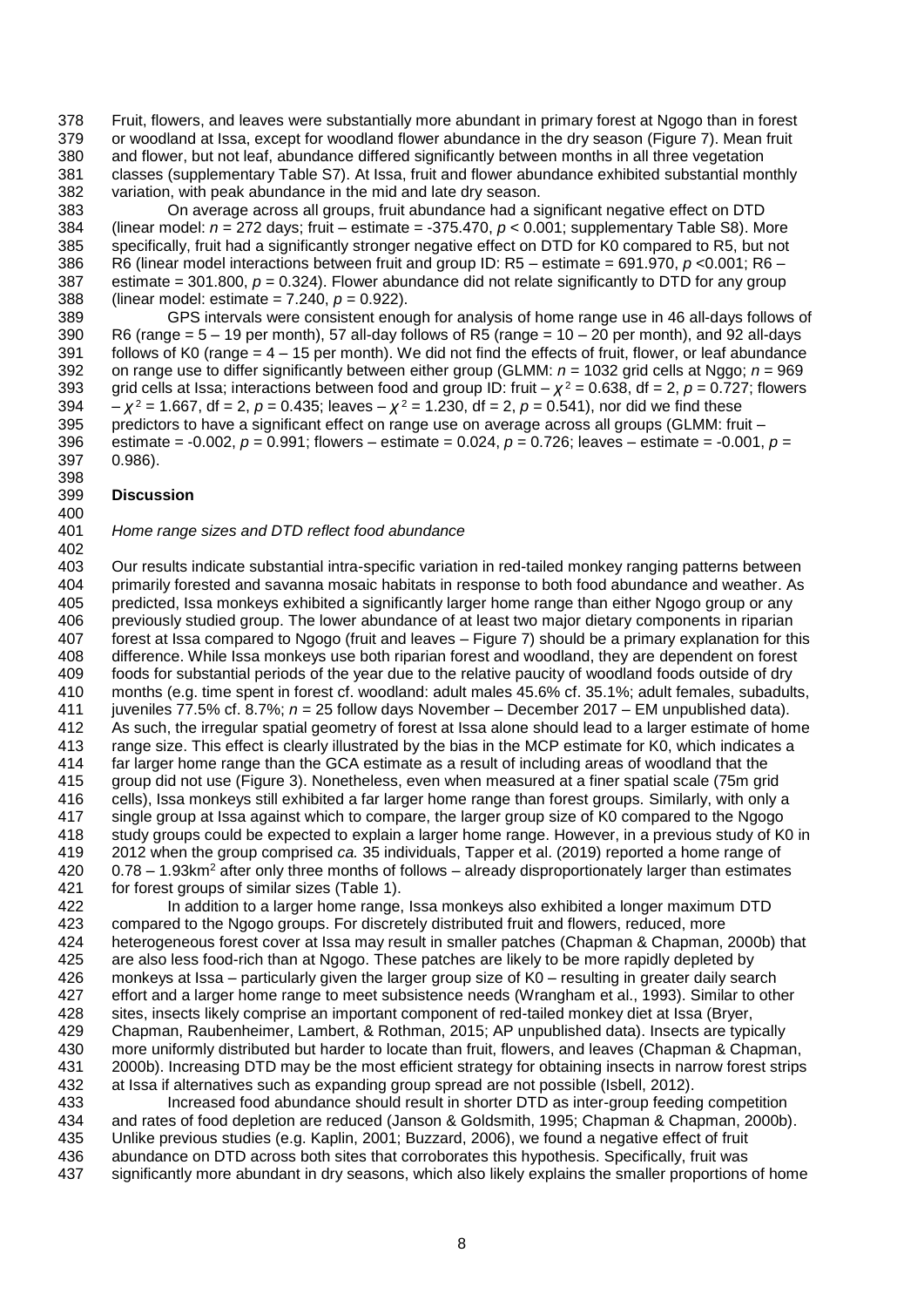range used in these months. Moreover, this effect was only significantly stronger for K0 at Issa compared to the smaller Ngogo group (R5). Similar effect sizes for the two larger study groups across both sites supports the hypothesis that increased intra-group feeding competition with larger group sizes influences primate DTD to a greater extent than variation in food abundance alone.

#### 442<br>443 *Thermal constraints on travel distances*

444<br>445 445 We also found evidence that temperature negatively influences HTD and DTD. Issa monkeys<br>446 exhibited smallest monthly DTD ranges in dry season months, when maximum temperatures v 446 exhibited smallest monthly DTD ranges in dry season months, when maximum temperatures were<br>447 highest, and highest hourly temperatures and lowest travel speeds converged between 13 – 16h. highest, and highest hourly temperatures and lowest travel speeds converged between 13 – 16h. These patterns corroborate the hypothesis that temperature should be an important constraint on the utilization of open vegetation (e.g. woodland) for forest primates (Pruetz, 2018; Wessling et al., 2018). 450 As such, behavioral responses (e.g. seeking shade; reducing time spent travelling) should vary<br>451 between forests and savanna mosaics (Hill. 2005). For example, savanna chimpanzees at Fone 451 between forests and savanna mosaics (Hill, 2005). For example, savanna chimpanzees at Fongoli, 452 Senegal, shelter in caves when temperatures are hottest (Pruetz, 2007) and preferentially utilize Senegal, shelter in caves when temperatures are hottest (Pruetz, 2007) and preferentially utilize forest patches that provide the only sources of shade and water (Pruetz & Bertolani, 2009). Although 454 fruit may provide most water, red-tailed monkeys drink from streams and arboreal water holes at both 455 Ngoog and Issa. Given the near complete absence of rain and drying up of streams for substantial 455 Ngogo and Issa. Given the near complete absence of rain and drying up of streams for substantial<br>456 periods (ca. three months) in dry seasons at Issa, water may be a similarly limiting factor for monke periods (*ca.* three months) in dry seasons at Issa, water may be a similarly limiting factor for monkey 457 ranging. In the absence of higher resolution data from Ngogo, the effects of such ecological variables 458 on behavioral responses to heat stress at small temporal scales (eq. hourly or minute by minute on behavioral responses to heat stress at small temporal scales (eg. hourly or minute by minute variation) remain to be compared between forest and savanna mosaic habitats.

 In contrast to our third prediction, rainfall did not relate to HTD or DTD. Monkey responses to rainfall may be confounded by other factors. For example, at Issa microhabitat variation in rainfall means that light rainfall measured in one part of the study area may not reflect heavy rainfall 463 elsewhere that results in localized flooding (AP personal observation). Flooding rivers can restrict 464 access to forest patches that are only reachable to monkeys by travelling terrestrially through 464 access to forest patches that are only reachable to monkeys by travelling terrestrially through<br>465 woodland (EM unpublished data). Conversely, in patches with more continuous canopy cover 465 woodland (EM unpublished data). Conversely, in patches with more continuous canopy cover red-<br>466 tailed monkey groups travel in all but the heaviest of rainfall, at which point visibility and vocal 466 tailed monkey groups travel in all but the heaviest of rainfall, at which point visibility and vocal<br>467 communication between individuals are likely limited (EM personal observation). Although prin communication between individuals are likely limited (EM personal observation). Although primates should reduce travel in rain to minimize energy loss (Stelzner, 1988), in savanna mosaics the difficulty 469 of meeting daily nutritional requirements may mean that in food-rich areas monkeys prioritize<br>470 travelling and foraging during rainfall only until maintaining group cohesion becomes difficult. travelling and foraging during rainfall only until maintaining group cohesion becomes difficult. 

#### *Determinants of home range use*

 While site-specific DTD and home range sizes suggest food availability can influence group movements, range use at Ngogo did not relate to food abundance despite significant monthly 476 variation in fruit and flower availability. Similar to the consistent patterns of DTD and proportions of 477 home range used, the relatively high availability of food in forests may mean that resource depletion home range used, the relatively high availability of food in forests may mean that resource depletion does not significantly limit time spent at a patch. Despite this, and contrary to our fourth prediction, food abundance did not relate to range use at Issa either. Higher resolution data on diet composition are needed to investigate the effect of other foods, such as insects. Insects comprise an important component of red-tailed monkey diet at Ngogo (Struhsaker, 2017), particularly as fallback foods (Rothman, Raubenheimer, Bryer, Takahashi, & Gilbert, 2014). If insects are distributed more heterogeneously than fruit, flowers, and leaves then insect abundance should influence range use to a greater extent than these plant parts. This relationship should also vary between forests and more 485 open environments given inter-habitat differences in insect availability. At Issa for example, insect<br>486 abundance likely varies between vegetation types given that monkeys are known to exploit woodla abundance likely varies between vegetation types given that monkeys are known to exploit woodland locusts driven into riparian forest by dry season fires (FS personal observation).

 Unlike at Ngogo, we included all identifiable plant species in our measures of food abundance at Issa because the species that comprise monkey diet are not yet identified. This approach may have led to overestimations of food availability, which could partly explain why we did not find the effect of these plant parts on range use to differ between sites. Additionally, although we only modeled dietary- important plant species at Ngogo, phenology may only partially reflect food availability for monkeys. For example, while we averaged variation in plant part presence for each species per month when modeling use of two home ranges, future studies that consider more home ranges should account for intra-specific phenological variation that can occur across even relatively small spatial scales at Ngogo (Brown, 2011). Compared to Issa, competition from six other larger-bodied primates at Ngogo may also reduce the availability of resources that we identified as present, but were in fact consumed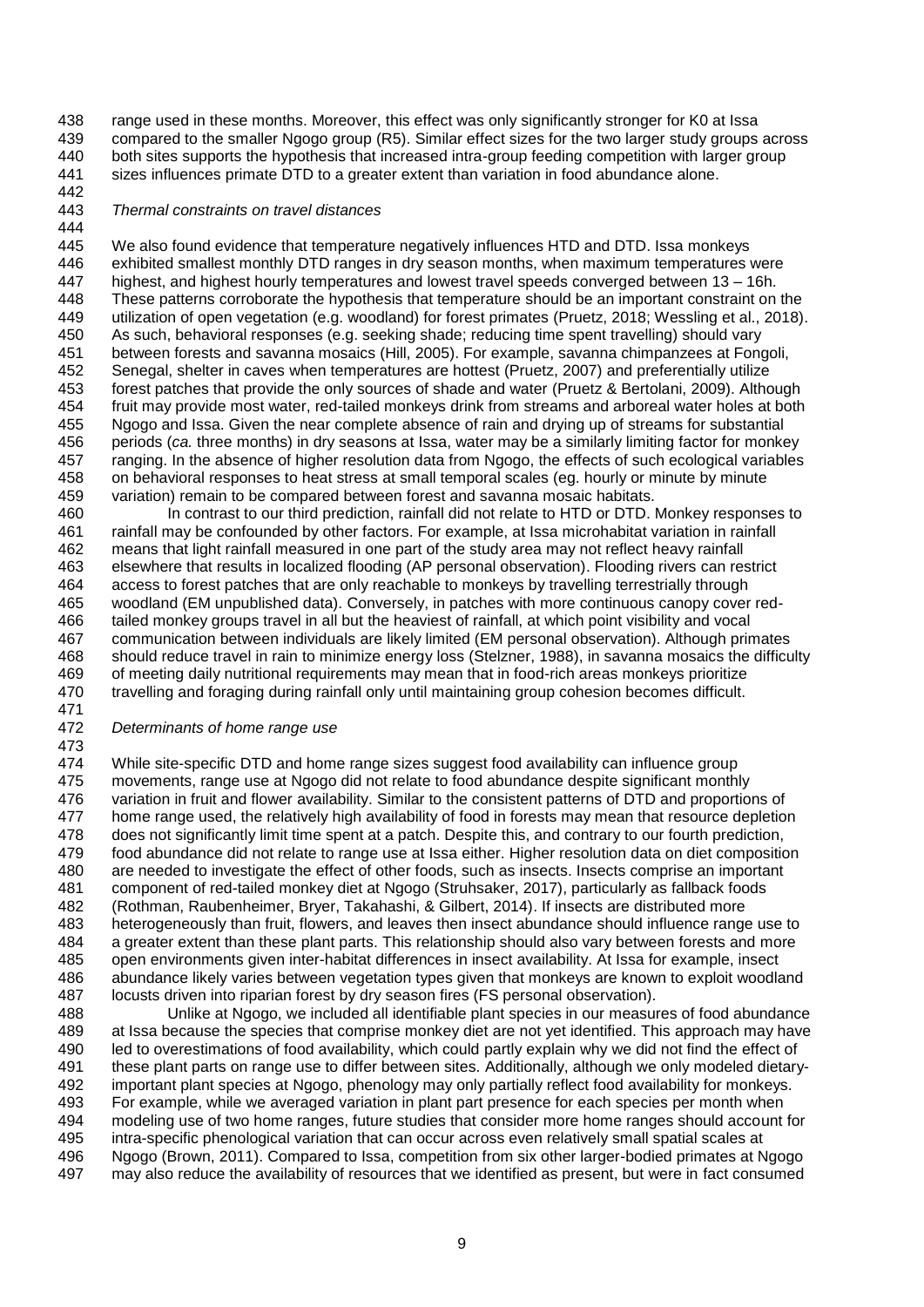by other species or not influential due to highly flexible diet switching (Brown, 2013). Food abundance 499 indexed with the same phenology methods also does not relate to energy balance (urinary c-peptide<br>500 levels) in red-tailed monkeys at Ngogo (MB unpublished data), suggesting that controlling for species levels) in red-tailed monkeys at Ngogo (MB unpublished data), suggesting that controlling for species-501 specific dietary variation is equally important when quantifying food abundance in food-rich, forests as 502 in savanna mosaic habitats. in savanna mosaic habitats.

503 Fange use may also be influenced by factors other than food abundance. In our models we<br>504 Foonsidered all patches (grid cells) equally regardless of vegetation type or position in the home range 504 considered all patches (grid cells) equally regardless of vegetation type or position in the home range<br>505 (periphery vs. core). At Issa however, forest configuration and a large home range mean that 505 (periphery vs. core). At Issa however, forest configuration and a large home range mean that<br>506 monkeys may not travel to distant patches if reducing DTD and increasing group spread are r 506 monkeys may not travel to distant patches if reducing DTD and increasing group spread are more<br>507 efficient alternatives (Ganas & Robbins, 2005). Potential predators are frequently encountered at b efficient alternatives (Ganas & Robbins, 2005). Potential predators are frequently encountered at both sites (e.g. chimpanzees; crowned-hawk eagles – Mitani et al., 2001; Watts & Mitani, 2002; McLester et al., 2018). Anti-predator responses in red-tailed monkeys include hiding or changing group travel 510 direction (Cords, 1987), which affect time spent in an area at both sites. Furthermore, predation risk 511<br>511 should differ between savanna mosaic and forest habitats (Dunbar, 1988). For example, Issa 511 should differ between savanna mosaic and forest habitats (Dunbar, 1988). For example, Issa<br>512 monkeys use isolated forest patches that are only accessible by travelling terrestrially through monkeys use isolated forest patches that are only accessible by travelling terrestrially through woodland. Groups pause travel at forest peripheries for substantial periods of time while scanning the 514 immediate area or waiting for predators to leave before moving between patches, typically running<br>515 without stopping (EM personal observation). Similarly, inter-group encounters – frequently over without stopping (EM personal observation). Similarly, inter-group encounters – frequently over access to blue monkeys and grey-cheeked mangabeys (Brown, 2011) – also occur along home range peripheries, which can result in abrupt changes of direction depending on the outcome or preemptive avoidance (Brown, 2013).

## 

#### *Hominin adaptations to savanna mosaic environments*

 By comparing ranging behavior across a vegetation gradient that mirrors the Mio-Pliocene transition 523 from forests to open savanna mosaics our results provide insight into environmental pressures that 524 hominins (e.g. Ardipithecus, Paranthropus, and early Homo spp.) would have faced in similar hominins (e.g. *Ardipithecus, Paranthropus,* and early *Homo* spp.) would have faced in similar 525 paleoenvironments (Leonard & Robertson, 1997; Antón et al., 2014). Furthermore, while red-tailed<br>526 monkeys are phylogenetically distant to hominins, our results nonetheless indicate similarities 526 monkeys are phylogenetically distant to hominins, our results nonetheless indicate similarities<br>527 between strategies exhibited by monkeys and those predicted for later hominins (e.g. Homo) in between strategies exhibited by monkeys and those predicted for later hominins (e.g. *Homo*) in coping with these pressures. For example, thermoregulation has been implicated as an important 529 driver of hominin evolution (e.g. Wheeler, 1992; Wheeler, 1994; Passey et al., 2010). Exploiting open 530 vegetation (e.g. woodland) foods should have resulted in increased thermal stress due to reduced vegetation (e.g. woodland) foods should have resulted in increased thermal stress due to reduced shade and greater travel distances to obtain scarcely-distributed resources (Ruxton & Wilkinson, 532 2011). While monkeys primarily use riparian forest at Issa, we found temperature still negatively<br>533 affected travel speed. This relationship is similar to that predicted for hominins, which should have affected travel speed. This relationship is similar to that predicted for hominins, which should have reduced activity and sought shade during peak daily temperatures (Wheeler, 1994).

 Food distribution should also have been a significant determinant in the behavior of early *Homo* species, given the substantial increase in energy expenditure in *H. erectus* compared to the australopithecines (Leonard & Robertson, 1997). We ascribed the larger home range size and range of DTD for Issa monkeys to the less abundant and more seasonally-variable distribution of food in a savanna mosaic habitat. These results reflect hypothesized increases in hominin home range sizes and DTD that would have been necessary to support foraging effort for scarcer resources in savanna mosaic environments (Rose & Marshall, 1996). Such differences in spatial requirements for primates 542 in forests and savanna mosaics also support predicted decreases in hominin population density with 543 the expansion of open environments (Grove, Pearce, & Dunbar, 2012), as illustrated by extant the expansion of open environments (Grove, Pearce, & Dunbar, 2012), as illustrated by extant variation (Table 1).

 In addition to increasing home range, primates may also expand dietary breadth to cope with the wide distribution of resources that characterize drier, mosaic habitats. In a comparative study of hominin dietary niches, Nelson & Hamilton (2018) showed that early hominins (e.g. *Ardipithecus*) most closely resemble modern chimpanzee niche-space in the types and amounts of resources they consume, whereas later hominin species may have exploited aquatic sources (see also Braun et al., 2010) to meet subsistence requirements, expanding their dietary niche and gradually becoming more generalist over time (Roberts & Stewart, 2018). Subsequent analyses that incorporate red-tailed monkey food source distribution and diversity should reveal whether dietary composition, in addition to home range sizes, also differs between forest and savana mosaic populations. Moreover, dental microwear and isotopic comparison of the available plants in these forests should provide extant analogues for comparisons of especially contemporaneous fossil hominins (sensu Lee-Thorp, Sponheimer, & van der Merwe, 2003). Comparing these data from more groups across a finer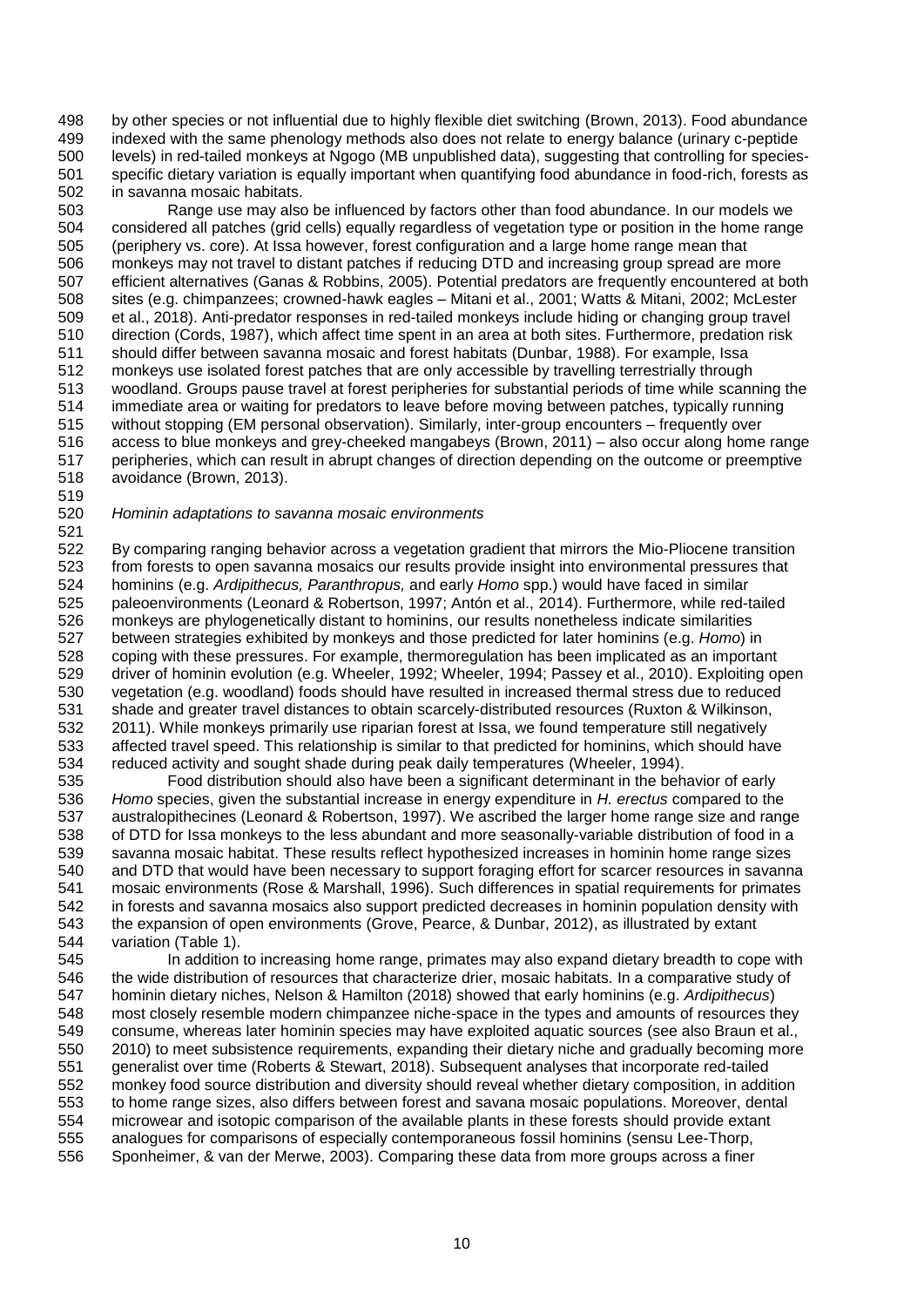557 vegetation gradient should further clarify the extent to which ecological conditions have influenced<br>558 both extant and extinct primate behavioral adaptations. both extant and extinct primate behavioral adaptations.

#### **Data Availability Statement**

 The data analyzed in this study are available from the corresponding author on reasonable request and with consent from other authors as appropriate.

# 

 **Acknowledgements** 565 We thank the Uganda Wildlife Authority and the Uganda National Council for Science and Technology<br>566 for permission to conduct research at Ngogo, and the Tanzanian Wildlife Research Institute and the for permission to conduct research at Ngogo, and the Tanzanian Wildlife Research Institute and the Commission for Science and Technology for permission to conduct research at the Issa Valley. EM's data collection was funded by the American Society of Primatologists and Liverpool John Moores 569 University. The GMERC Project is supported by the UCSD / Salk Center for Academic Research and<br>570 Training in Anthropogeny (CARTA). At Ngogo, we thank the Ngogo Monkey Project field team for 570 Training in Anthropogeny (CARTA). At Ngogo, we thank the Ngogo Monkey Project field team for<br>571 assistance with botanical plots. Sylvia Amsler for sharing geospatial data from the Uganda Biomas assistance with botanical plots, Sylvia Amsler for sharing geospatial data from the Uganda Biomass Study, and David Watts, John Mitani, Kevin Langergraber, and the Ngogo Chimpanzee Project for 573 collecting and sharing phenology and weather data. At Issa, we thank Sebastian Ramirez-Amaya,<br>574 Eden Wondra, Noémie Bonnin, Camille Vitet, Michael Kimaro, and field assistants for additional da Eden Wondra, Noémie Bonnin, Camille Vitet, Michael Kimaro, and field assistants for additional data collection, and Yahya Abeid for plant species identification. Finally, we thank Francis Gilbert for statistical advice.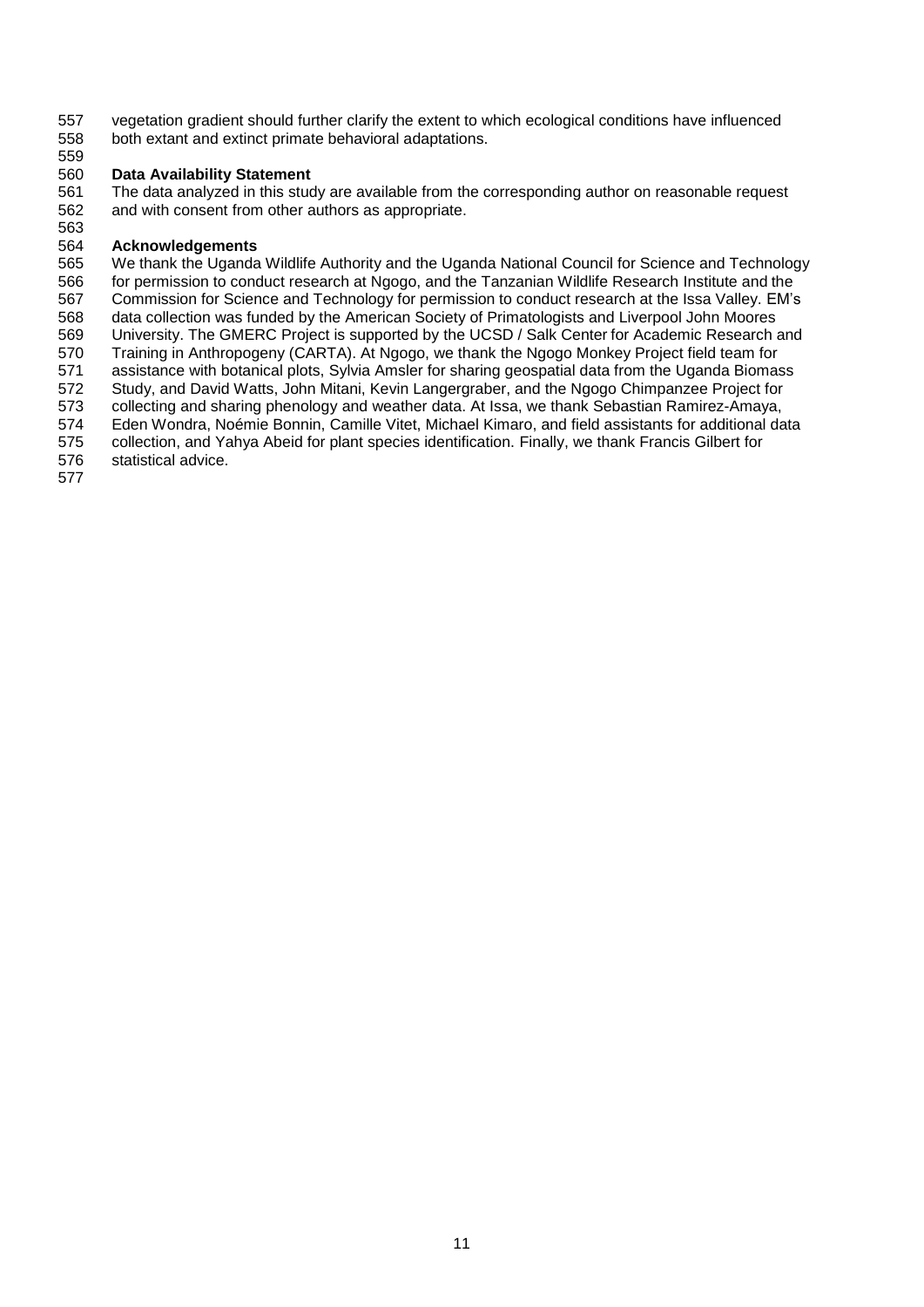#### **References**

- Alberts, S. C., Hollister-Smith, J. A., Mututua, R. S., Sayialel, S. N., Muruthi, P. M., Warutere, J. K., & Altmann, J. (2005). Seasonality and long-term change in a savanna environment. In D. K. Brockman, & C. P. van Schaik (Eds.), *Seasonality in Primates: Studies of Living and Extinct Human and Non-Human Primates* (pp. 157-196). Cambridge, UK: Cambridge University Press.
- Antón, S. C., Potts, R., & Aiello, L. C. (2014). Human evolution. Evolution of early *Homo*: an
- integrated biological perspective. *Science*, 345, 1236828. 585 Baldwin, P. J., McGrew, W. C., & Tutin, C. E. G. (1982). Wide-ranging chimpanzees at Mt. Assirik, 586 Senegal. International Journal of Primatology, 3, 367-385. Senegal. *International Journal of Primatology*, 3, 367-385.
- Baoping, R., Ming, L., Yongcheng, L., & Fuwen, W. (2009). Influence of day length, ambient temperature, and seasonality on daily travel distance in the Yunnan snub-nosed monkey at Jinsichang, Yunnan, China. *American Journal of Primatology*, 71, 233-241.
- Boinski, S. (1987). Habitat use by squirrel monkeys (*Saimiri oerstedi*) in Costa Rica. *Folia Primatologica*, 49, 151-167.
- Braun, D. R., Harris, J. W., Levin, N. E., McCoy, J. T., Herries, A. I., Bamford, M. K., Bishop, L. C., Richmond, B. G., & Kibunjia, M. (2010). Early hominin diet included diverse terrestrial and aquatic animals 1.95 Ma in East Turkana, Kenya. *Proceedings of the National Academy of Sciences*, 107, 10002-10007.
- Bromage, T. G., & Schrenk, F. (1995). Biogreographic and climatic basis for a narrative of early hominin evolution. *Journal of Human Evolution*, 28, 109-114.
- Brown, M. (2011). *Intergroup encounters in grey-cheeked mangabeys (Lophocebus albigena) and redtail monkeys (Cercopithecus ascanius): Form and function*. Doctoral thesis, Columbia University, USA.
- Brown, M. (2013). Food and range defence in group-living primates. *Animal Behaviour*, 85, 807-816.
- Bryer, M. A. H., Chapman, C. A., Raubenheimer, D., Lambert, J. E., & Rothman, J. M. (2015). 603 Macronutrient and energy contributions of insects to the diet of a frugivorous monkey<br>604 (Cercopithecus ascanius). International Journal of Primatology, 36, 839-854. (*Cercopithecus ascanius*). *International Journal of Primatology*, 36, 839-854.
- 605 Bryer, M. A. H., Chapman, C. A., & Rothman, J. M. (2013). Diet and polyspecific associations affect 606 spatial patterns among redtail monkeys (Cercopithecus ascanius). Behaviour, 1-17. spatial patterns among redtail monkeys (Cercopithecus ascanius). *Behaviour*, 1-17.
- Butynski, T. M. (1990). Comparative ecology of blue monkeys (*Cercopithecus mitis*) in high- and low-density subpopulations. *Ecological Monographs*, 60, 1-26.
- Buzzard, P. J. (2006). Ranging Patterns in Relation to Seasonality and Frugivory Among Cercopithecus campbelli, C. petaurista, and C. diana in the Taï Forest. *International Journal of Primatology*, 27, 559-573.
- 612 Campos, F. A., & Fedigan, L. M. (2009). Behavioral adaptations to heat stress and water scarcity in 613 vehite-faced capuchins (Cebus capucinus) in Santa Rosa National Park, Costa Rica. American white-faced capuchins (*Cebus capucinus*) in Santa Rosa National Park, Costa Rica. *American Journal of Physical Anthropology*, 138, 101-111.
- Cerling, T. E., Wynn, J. G., Andanje, S. A., Bird, M. I., Korir, D. K., Levin, N. E., Mace, W., Macharia, A. N., Quade, J., & Remien, C. H. (2011). Woody cover and hominin environments in the past 6 million years. *Nature*, 476, 51-56.
- Chapman, C. A., & Chapman, L. J. (1996). Mixed-species primate groups in the Kibale Forest: Ecological constraints on association. *International Journal of Primatology*, 17, 31-50.
- Chapman, C. A., & Chapman, L. J. (2000a). Constraints on group size in red colobus and red-tailed guenons: Examing the generality of the ecological constraints model. *International Journal of Primatology*, 21, 565-585.
- Chapman, C. A., & Chapman, L. J. (2000b). Determinants of group size in primates: The importance of travel costs. In S. Boinski, & P. A. Garber (Eds.), *On the Move: How and Why Animals Travel in Groups* (pp. 24-42). Chicago, USA: The University of Chicago Press.
- Chapman, C. A., & Lambert, J. E. (2000). Habitat alteration and the conservation of African primates: Case study of Kibale National Park, Uganda. *American Journal of Primatology*, 50, 169-185.
- Chapman, C. A., Wrangham, R. W., Chapman, L. J., Kennard, D. K., & Zanne, A. E. (1999). Fruit and flower phenology at two sites in Kibale National Park, Uganda. *Journal of Tropical Ecology*, 15, 189-211.
- Copeland, S. R. (2009). Potential hominin plant foods in northern Tanzania: Semi-arid savannas versus savanna chimpanzee sites. *Journal of Human Evolution*, 57, 365-378.
- Cords, M. (1987). Mixed species association of *Cercopithecus* monkeys in the Kakamega Forest, Kenya. *University of California Publications in Zoology*, 117, 1-109.
- Cords, M. (1990). Mixed-species association of East African guenons: General patterns or specific examples? *American Journal of Primatology*, 21, 101-114.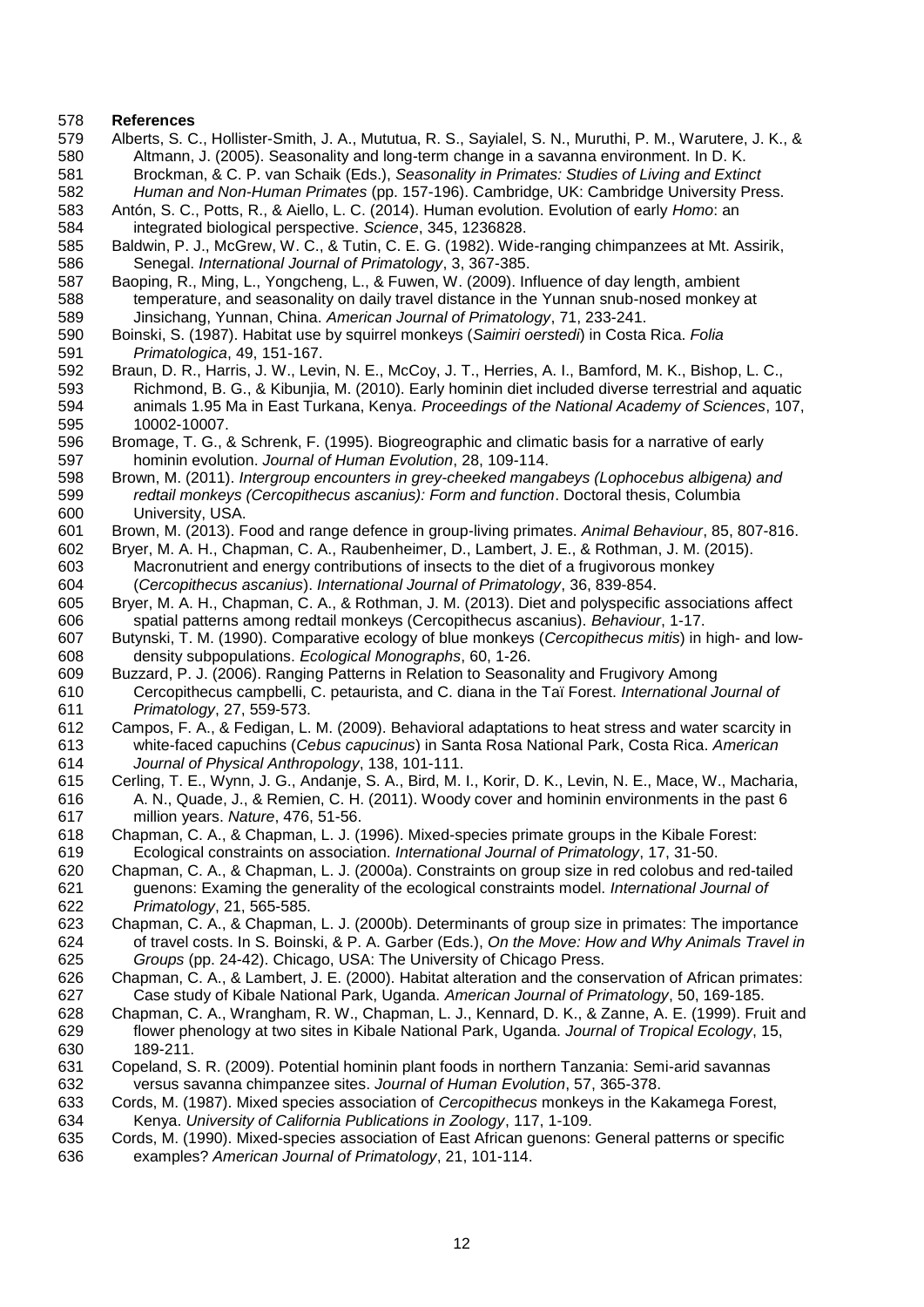- 637 Doran-Sheehy, D. M., Greer, D., Mongo, P., & Schwindt, D. (2004). Impact of ecological and social 638 factors on ranging in western gorillas. American Journal of Primatology, 64, 207-222. factors on ranging in western gorillas. *American Journal of Primatology*, 64, 207-222.
- Doran, D. (1997). Influence of seasonality on activity patterns, feeding behavior, ranging, and grouping patterns in Taï chimpanzees. *International Journal of Primatology*, 18, 183-206.

Dunbar, R. I. M. (1988). *Primate Social Systems*. London, UK: Croom Helm.

- 642 Foley, R. A., Ulijaszek, S. J., & Strickland, S. S. (1993). The influence of seasonality on hominid 643 evolution. Seasonality and Human Ecology (pp. 17-37). evolution. *Seasonality and Human Ecology* (pp. 17-37).
- 644 Fox, J., Weisberg, S., & Price, B. (2018). car: Companion to Applied Regression, available from<br>645 https://cran.r-project.org/web/packages/car. [https://cran.r-project.org/web/packages/car.](https://cran.r-project.org/web/packages/car)<br>646 Galat-Luong, A. (1975). Notes préliminaires sur
- Galat-Luong, A. (1975). Notes préliminaires sur l'écologie de *Cercopithecus Ascanius schmidti* dans les environs de Bangui (R.C.A.). *Revue d'Écologie (La Terre et la Vie)*, 29, 288-297.
- Ganas, J., & Robbins, M. M. (2005). Ranging behavior of the mountain gorillas (*Gorilla beringei beringei*) in Bwindi Impenetrable National Park, Uganda: A test of the ecological constraints model. *Behavioral Ecology and Sociobiology*, 58, 277-288.
- Gathua, J. M. (2000). *Intraspecific Variation in Foraging Patterns of Redtail Monkeys (Cercopithecus ascanius) in the Kakamega Forest, Kenya*. Doctoral dissertation, Columbia University, USA.
- 653 Grine, F. E., Sponheimer, M., Ungar, P. S., Lee-Thorp, J., & Teaford, M. F. (2012). Dental microwear<br>654 and stable isotopes inform the paleoecology of extinct hominins. American Journal of Physical and stable isotopes inform the paleoecology of extinct hominins. *American Journal of Physical Anthropology*, 148, 285-317.
- 656 Grove, M., Pearce, E., & Dunbar, R. I. (2012). Fission-fusion and the evolution of hominin social 657 systems. Journal of Human Evolution, 62, 191-200. systems. *Journal of Human Evolution*, 62, 191-200.
- Hemingway, C. A., & Bynum, N. (2005). The influence of seasonality on primate diet and ranging. In D. K. Brockman, & C. P. van Schaik (Eds.), *Seasonality in Primates: Studies of Living and Extinct Human and Non-Human Primates* (pp. 57-104). Cambridge, UK: Cambridge University Press.
- Hernandez-Aguilar, R. A. (2009). Chimpanzee nest distribution and site reuse in a dry habitat: Implications for early hominin ranging. *Journal of Human Evolution*, 57, 350-364.
- 663 Hill, R. (2005). Day length seasonality and the thermal environment. In D. K. Brockman, & C. P. van 664 Schaik (Eds.), Seasonality in Primates: Studies of Living and Extinct Human and Non-Human Schaik (Eds.), *Seasonality in Primates: Studies of Living and Extinct Human and Non-Human*
- *Primates* (pp. 197-214). Cambridge, UK: University of Cambridge Press. Hill, R. A. (2006). Thermal constraints on activity scheduling and habitat choice in baboons. *American Journal of Physical Anthropology*, 129, 242-249.
- 668 Hill, R. A., & Dunbar, R. I. M. (2002). Climatic determinants of diet and foraging behaviour in baboons.<br>669 *Evolutionary Ecology.* 16, 579-593. *Evolutionary Ecology*, 16, 579-593.
- Isbell, L. A. (1983). Daily ranging behavior of red colobus (*Colobus badius tephrosceles*) in Kibale Forest, Uganda. *Folia Primatologica*, 41, 34-48.
- Isbell, L. A. (2012). Re-evaluating the Ecological Constraints model with red colobus monkeys (*Procolobus rufomitratus tephrosceles*). *Behaviour*, 149, 493-529.
- Isbell, L. A., & Young, T. P. (1996). The evolution of bipedalism in hominids and reduced group size in chimpanzees: Alternative responses to decreasing resource availability. *Journal of Human Evolution*, 30, 389-397.
- Janson, C. H., & Goldsmith, M. L. (1995). Predicting group size in primates: foraging costs and predation risks. *Behavioral Ecology*, 6, 326-336.
- Johnson, C., Piel, A. K., Forman, D., Stewart, F. A., & King, A. J. (2015). The ecological determinants of baboon troop movements at local and continental scales. *Movement Ecology*, 3, 14.
- Kaplin, B. A. (2001). Ranging behavior of two species of guenons (*Cercopithecus lhoesti and C. mitis doggetti*) in the Nyungwe Forest Reserve, Rwanda. *International Journal of Primatology*, 22, 521- 548.
- Kosheleff, V. P., & Anderson, C. N. (2009). Temperature's influence on the activity budget, terrestriality, and sun exposure of chimpanzees in the Budongo Forest, Uganda. *American Journal of Physical Anthropology*, 139, 172-181.
- Lee-Thorp, J. A., Sponheimer, M., & van der Merwe, N. J. (2003). What do stable isotopes tell us about hominid dietary and ecological niches in the pliocene? *International Journal of Osteoarchaeology*, 13, 104-113.
- Leonard, W. R., & Robertson, M. L. (1997). Comparative primate energetics and hominid evolution. *American Journal of Physical Anthropology*, 102, 265-281.
- Matsuda, I., Tuuga, A., & Higashi, S. (2009). Ranging behavior of proboscis monkeys in a riverine forest with special reference to ranging in inland forest. *International Journal of Primatology*, 30, 313-325.
- McGrew, W. C., Baldwin, P. J., & Tutin, C. E. G. (1981). Chimpanzees in a hot, dry and open habitat: Mt. Assirik, Senegal, West Africa. *Journal of Human Evolution*, 10, 227-244.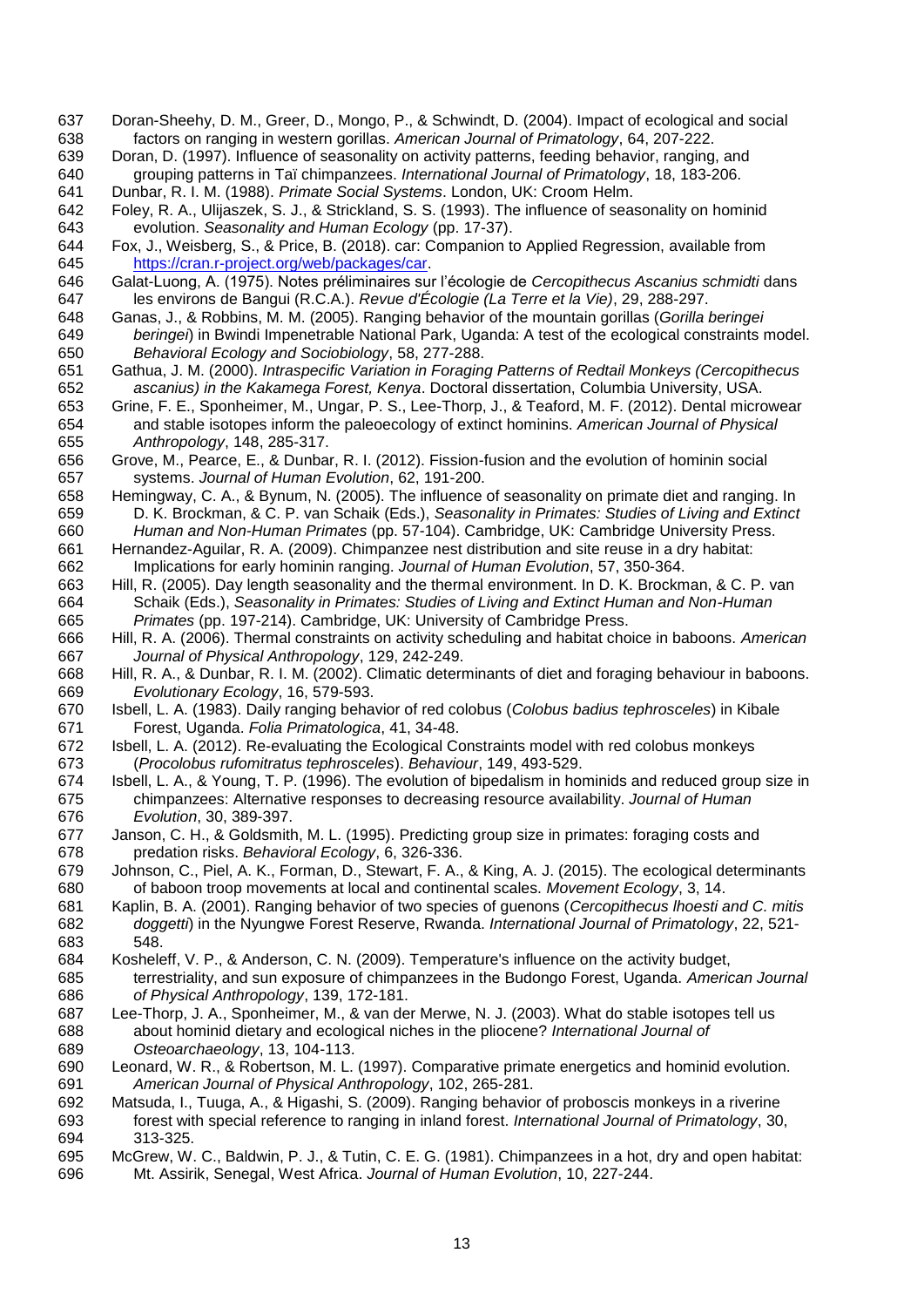- McLester, E., Sweeney, K., Stewart, F. A., & Piel, A. K. (2018). Leopard (*Panthera pardus*) predation on a red-tailed monkey (*Cercopithecus ascanius*) in the Issa Valley, western Tanzania. *Primates*, 60, 15-19.
- Mitani, J. C., Sanders, W. J., Lwanga, S. J., & Windfelder, T. L. (2001). Predatory behavior of crowned hawk-eagles (*Stephanoaetus coronatus*) in Kibale National Park, Uganda. *Behavioral Ecology and Sociobiology*, 49, 187-195.
- 703 Moore, J. (1996). Savanna chimpanzees, referential models and the last common ancestor. In W. C.<br>704 McGrew, L. F. Marchant, & T. Nishida (Eds.), Great Ape Societies (pp. 275-292). Cambridge, UK: McGrew, L. F. Marchant, & T. Nishida (Eds.), *Great Ape Societies* (pp. 275-292). Cambridge, UK: 705 Cambridge University Press.<br>706 Nakamura, M., Corp, N., Fujimot
- Nakamura, M., Corp, N., Fujimoto, M., Fujita, S., Hanamura, S., Hayaki, H., Hosaka, K., Huffman, M. 707 A., Inaba, A., Inoue, E. et al. (2013). Ranging behavior of Mahale chimpanzees: A 16 year study.<br>708 Primates. 54. 171-182. *Primates*, 54, 171-182.
- 709 Nelson, S. V., & Hamilton, M. I. (2018). Evolution of the human dietary niche: Initial transitions. In M.<br>710 N. Muller, R. W. Wrangham, & D. R. Pilbeam (Eds.). Chimpanzees and Human Evolution (pp. 286 N. Muller, R. W. Wrangham, & D. R. Pilbeam (Eds.), *Chimpanzees and Human Evolution* (pp. 286- 310). Boston, USA: Harvard University Press.
- Newton-Fisher, N. E. (2003). The home range of the Sonso community of chimpanzees from the Budongo Forest, Uganda. *African Journal of Ecology*, 41, 150-156.
- 714 Nunn, C. L., & Barton, R. A. (2000). Allometric slopes and independent contrasts: A comparative<br>715 test of Kleiber's Law in primate ranging patterns. The American Naturalist, 156, 519-533. test of Kleiber's Law in primate ranging patterns. *The American Naturalist*, 156, 519-533.
- Olupot, W., Chapman, C. A., Waser, P. M., & Isabirye-Basuta, G. (1997). Mangabey (*Cercocebus albigena*) ranging patterns in relation to fruit availability and the risk of parasite infection in Kibale National Park. *American Journal of Primatology*, 43, 65-78.
- Passey, B. H., Levin, N. E., Cerling, T. E., Brown, F. H., & Eiler, J. M. (2010). High-temperature environments of human evolution in East Africa based on bond ordering in paleosol carbonates. *Proceedings of the National Academy of Sciences*, 107, 11245-11249.
- 722 Pickering, T. R., & Domínguez-Rodrigo, M. (2010). Chimpanzee referents and the emergence of 723 human hunting. The Open Anthropology Journal, 3, 107-113. human hunting. *The Open Anthropology Journal*, 3, 107-113.
- 724 Piel, A. K., Strampelli, P., Greathead, E., Hernandez-Aguilar, R. A., Moore, J., & Stewart, F. A. (2017).<br>725 The diet of open-habitat chimpanzees (Pan troglodytes schweinfurthii) in the Issa valley, western The diet of open-habitat chimpanzees (*Pan troglodytes schweinfurthii*) in the Issa valley, western Tanzania. *Journal of Human Evolution*, 112, 57-69.
- Pinheiro, J., Bates, D., Debroy, S., & Sarkar, D. (2019). nlme: Linear and Nonlinear Mixed Effects 728 Models, available from [https://cran.r-project.org/web/packages/nlme.](https://cran.r-project.org/web/packages/nlme)<br>729 Plumptre, A. J., & Reynolds, V. (1994). The effect of selective logging or
- 729 Plumptre, A. J., & Reynolds, V. (1994). The effect of selective logging on the primate populations in<br>730 the Budongo Forest Reserve, Uganda. Journal of Applied Ecology, 31, 631-641. the Budongo Forest Reserve, Uganda. *Journal of Applied Ecology*, 31, 631-641.
- Plumptre, A. J., Reynolds, V., & Bakuneeta, C. (1997). *The effects of selective logging in monodominant tropical forests on biodiversity*. Report submitted to Overseas Development Administration (ODA), Wildlife Conservation Society and National Geographic Society.
- Potts, K. B., Chapman, C. A., & Lwanga, J. S. (2009). Floristic heterogeneity between forested sites in Kibale National Park, Uganda: Insights into the fine-scale determinants of density in a large-bodied frugivorous primate. *Journal of Animal Ecology*, 78, 1269-1277.
- Potts, R. (1998). Environmental hypotheses of hominin evolution. *Yearbook Of Physical Anthropology*, 41, 93-136.
- Potts, R. (2013). Hominin evolution in settings of strong environmental variability. *Quaternary Science Reviews*, 73, 1-13.
- Pruetz, J. D. (2007). Evidence of cave use by savanna chimpanzees (*Pan troglodytes verus*) at Fongoli, Senegal: Implications for thermoregulatory behavior. *Primates*, 48, 316-319.
- Pruetz, J. D. (2018). Nocturnal behavior by a diurnal ape, the West African chimpanzee (*Pan troglodytes verus*), in a savanna environment at Fongoli, Senegal. *American Journal of Physical Anthropology*, 166, 541-548.
- Pruetz, J. D., & Bertolani, P. (2009). Chimpanzee (*Pan troglodytes verus*) behavioral responses to stresses associated with living in a savanna-mosaic environment: Implications for hominin adaptations to open habitats. *PaleoAnthropology*, 2009, 252-262.
- R Core Team (2018). R: A language and environment for statistical computing. Vienna, Austria: R Foundation for Statistical Computing [https://www.R-project.org/](https://www.r-project.org/)
- Raemaekers, J. (1980). Causes of variation between months in the distance traveled daily by gibbons. *Folia Primatologica*, 34, 46-60.
- Rimbach, R., Link, A., Montes-Rojas, A., Di Fiore, A., Heistermann, M., & Heymann, E. W. (2014). Behavioral and physiological responses to fruit availability of spider monkeys ranging in a small forest fragment. *American Journal of Primatology*, 76, 1049-1061.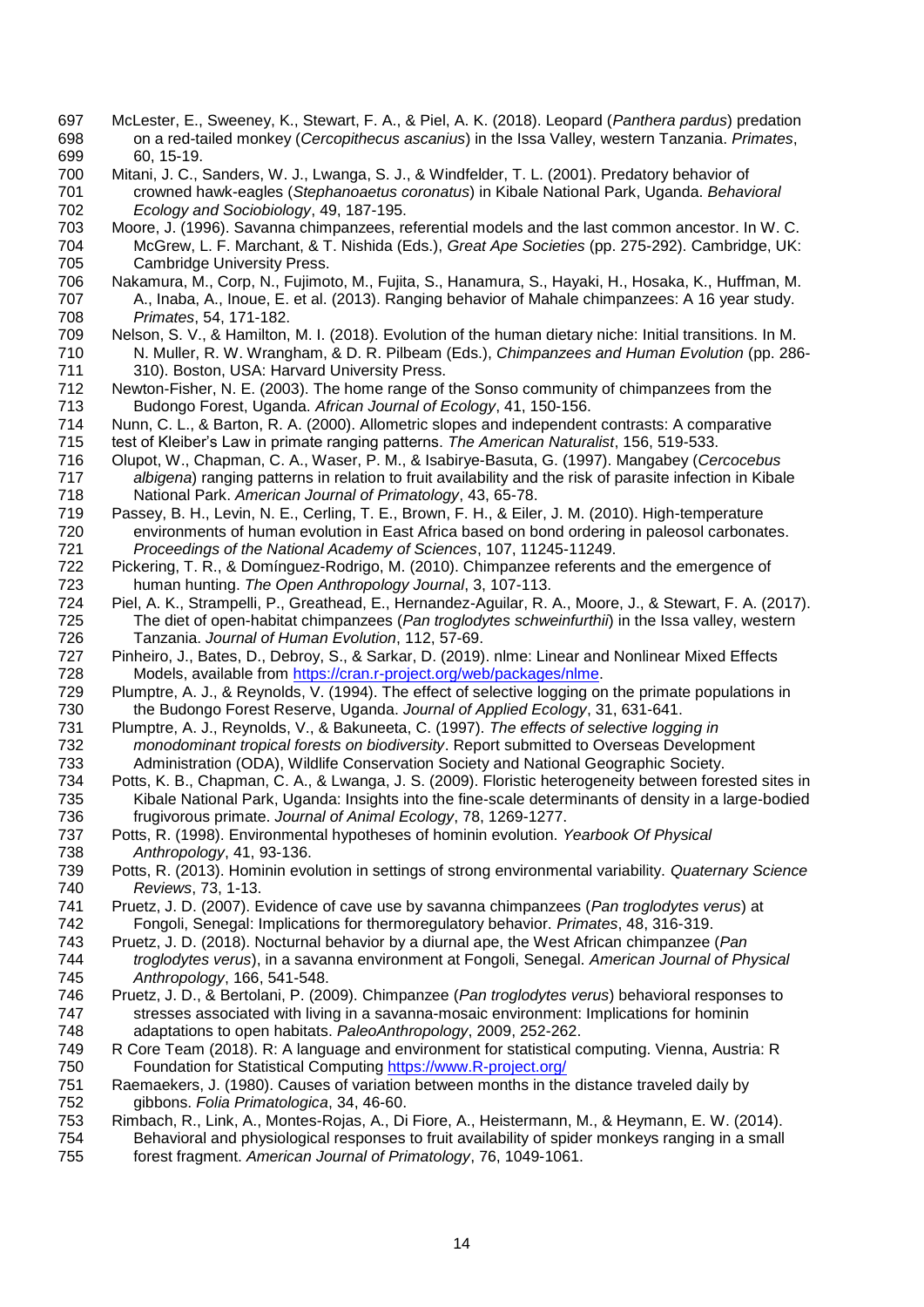- Roberts, P., & Stewart, B. A. (2018). Defining the 'generalist specialist' niche for Pleistocene *Homo sapiens*. *Nature Human Behaviour*, 2, 542-550.
- Rode, K. D., Chapman, C. A., McDowell, L. R., & Stickler, C. (2006). Nutritional correlates of population density across habitats and logging intensities in redtail monkeys (*Cercopithecus ascanius*). *Biotropica*, 38, 625-634.
- 761 Rodman, P. S., & McHenry, H. M. (1980). Bioenergetics and the origin of hominid bipedalism.<br>762 *American Journal of Physical Anthropology*, 52, 103-106. *American Journal of Physical Anthropology*, 52, 103-106.
- Rose, L., & Marshall, F. (1996). Meating eating, sociality and home bases revisited. *Current Anthropology*, 37, 307-338.
- Rothman, J. M., Raubenheimer, D., Bryer, M. A., Takahashi, M., & Gilbert, C. C. (2014). Nutritional contributions of insects to primate diets: implications for primate evolution. *Journal of Human Evolution*, 71, 59-69.
- 768 Rousset, F., Ferdy, J.-B., & Courtiol, A. (2018). spaMM: Mixed-Effect Models, Particularly Spatial<br>769 Models. available from https://cran.r-project.org/web/packages/spaMM. 769 Models, available from [https://cran.r-project.org/web/packages/spaMM.](https://cran.r-project.org/web/packages/spaMM)<br>770 Rudicell, R. S., Piel, A. K., Stewart, F., Moore, D. L., Learn, G. H., Li, Y., T.
- 770 Rudicell, R. S., Piel, A. K., Stewart, F., Moore, D. L., Learn, G. H., Li, Y., Takehisa, J., Pintea, L., 771 Shaw, G. M., Moore, J. et al. (2011). High prevalence of simian immunodeficiency virus infect Shaw, G. M., Moore, J. et al. (2011). High prevalence of simian immunodeficiency virus infection in a community of savanna chimpanzees. *Journal of Virology*, 85, 9918-9928.
- 773 Ruxton, G. D., & Wilkinson, D. M. (2011). Avoidance of overheating and selection for both hair loss<br>774 and bipedality in hominins. Proceedings of the National Academy of Sciences, 108, 20965-2096 and bipedality in hominins. *Proceedings of the National Academy of Sciences*, 108, 20965-20969.
- Samson, D. R., & Hunt, K. D. (2012). A thermodynamic comparison of arboreal and terrestrial sleeping sites for dry-habitat chimpanzees (*Pan troglodytes schweinfurthii*) at the Toro-Semliki Wildlife Reserve, Uganda. *American Journal of Primatology*, 74, 811-818.
- Sarmiento, E. E., Stiner, E. O., & Brooks, E. G. E. (2001). Red-tail monkey *Cercopithecus ascanius* distinguishing characters and distribution. *African Primates*, 5, 18-24.
- Schielzeth, H. (2010). Simple means to improve the interpretability of regression coefficients. *Methods in Ecology and Evolution*, 1, 103-113.
- Sheppard, D. J. (2000). *Ecology of the Budongo Forest Redtail: Patterns of Habitat Use and Population Density in Primary and Regenerating Forest Sites*. Master's thesis, University of 784 Calgary, Canada.<br>785 Stanley, S. M. (1992)
- Stanley, S. M. (1992). An ecological theory for the origin of *Homo*. *Paleobiology*, 18, 237-257.
- Stelzner, J. K. (1988). Thermal effects on movement patterns of yellow baboons. *Primates*, 29, 91- 787 105.<br>788 Stelzne
- Stelzner, J. K., & Hausfater, G. (1986). Posture, microclimate, and thermoregulation in yellow baboons. *Primates*, 27, 449-463.
- Struhsaker, T. T. (1975). *The Red Colobus Monkey*. Chicago, USA: University of Chicago Press.
- Struhsaker, T. T. (1978). Food habits of five monkey species in the Kibale Forest, Uganda. In D. J. Chivers, & J. Herbert (Eds.), *Recent Advances in Primatology, Vol 1, Behaviour* (pp. 225-248). New York, USA: Academic Press.
- Struhsaker, T. T. (1980). Comparison of the behaviour and ecology of red colobus and redtail monkeys in the Kibale Forest, Uganda. *African Journal of Ecology*, 18, 33-51.
- Struhsaker, T. T. (1981). Polyspecific associations among tropical rain-forest primates. *Zeitschrift für Tierpsychologie*, 57, 268-304.
- Struhsaker, T. T. (1988). Male tenure, multimale influxes, and reproductive success in redtail monkeys (*Cercopithecus ascanius*). In A. Gautier-Hion, F. Bourlière, J.-P. Gautier, & J. Kingdon (Eds.), *A Primate Radiation: Evolutionary Biology of the African Guenons* (pp. 340-363). Cambridge, UK: Cambridge University Press.
- Struhsaker, T. T. (1997). *Ecology of an African Rainforest*. Gainesville, Florida, USA: University of Florida Press.
- Struhsaker, T. T. (2017). Dietary variability in redtail monkeys (*Cercopithecus ascanius schmidti*) of Kibale National Park, Uganda: the role of time, space, and hybridization. *International Journal of Primatology*, 38, 914-941.
- Struhsaker, T. T., & Leland, L. (1979). Socioecology of five sympatric monkey species in the Kibale Forest, Uganda. *Advances in the Study of Behavior*, 9, 159-228.
- Struhsaker, T. T., & Leland, L. (1988). Group fission in redtail monkeys (*Cercopithecus ascanius*) in the Kibale Forest, Uganda. In A. Gautier-Hion, F. Bourlière, J.-P. Gautier, & J. Kingdon (Eds.), *A Primate Radiation: Evolutionary Biology of the African Guenons* (pp. 364-388). Cambridge, UK: Cambridge University Press.
- Tapper, S., Johnson, C., Lenoël, A., Vining, A., Stewart, F., & Piel, A. (2019). Riverine red-tails:
- Preliminary data on forest guenons in a savanna woodland habitat in the Issa Valley, Ugalla,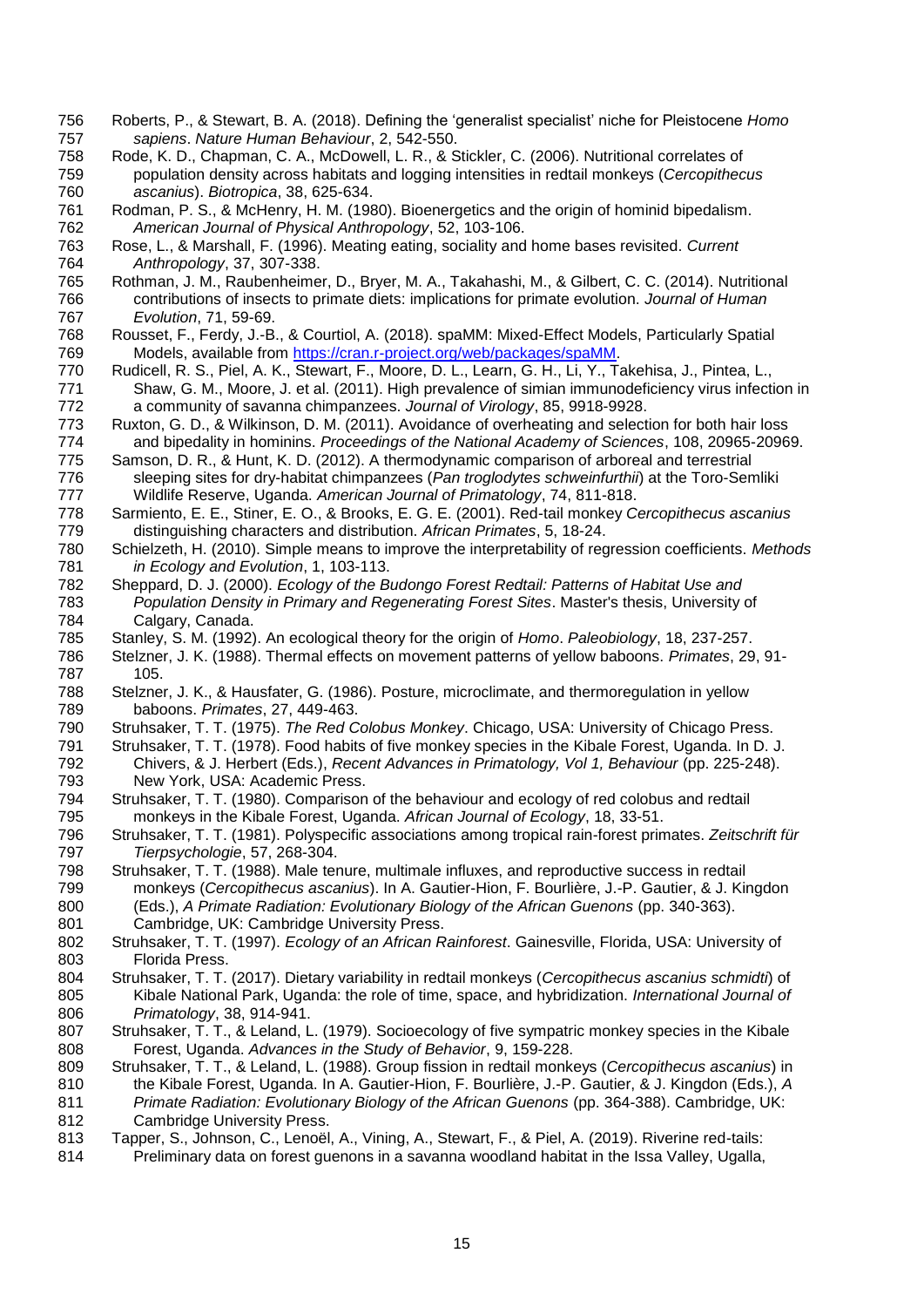- western Tanzania. In K. Nowak, A. Barnett, & I. Matsuda (Eds.), *Primates in Flooded Habitats: Ecology and Conservation* (pp. 270-275). Cambridge, UK: Cambridge University Press.
- Teaford, M. F., & Ungar, P. S. (2000). Diet and the evolution of the earliest human ancestors. *Proceedings of the National Academy of Sciences*, 97, 13506-13511.
- Teelen, S. (2007). Influence of chimpanzee predation on associations between red colobus and red- tailed monkeys at Ngogo, Kibale National Park, Uganda. *International Journal of Primatology*, 28, 821 593-606.<br>822 Thomas, S.
- 822 Thomas, S. C. (1991). Population densities and patterns of habitat use among anthropoid primates of 823 the Ituri Forest, Zaire. Biotropica, 23, 68-83. the Ituri Forest, Zaire. *Biotropica*, 23, 68-83.
- Treves, A. (1998). The influence of group size and neighbors on vigilance in two species of arboreal monkeys. *Behaviour*, 135, 453-481.
- Watts, D. P., & Mitani, J. C. (2002). Hunting behavior of chimpanzees at Ngogo, Kibale National Park, Uganda. *International Journal of Primatology*, 23, 1-28.
- Watts, D. P., Potts, K. B., Lwanga, J. S., & Mitani, J. C. (2012). Diet of chimpanzees (*Pan troglodytes schweinfurthii*) at Ngogo, Kibale National Park, Uganda, 1. Diet composition and diversity. *American Journal of Primatology*, 74, 114-129.
- 831 Wessling, E. G., Kuhl, H. S., Mundry, R., Deschner, T., & Pruetz, J. D. (2018). The costs of living at 832 the edge: Seasonal stress in wild savanna-dwelling chimpanzees. Journal of Human Evolution, the edge: Seasonal stress in wild savanna-dwelling chimpanzees. *Journal of Human Evolution*, 121, 1-11.
- Wheeler, P. E. (1992). The thermoregulatory advantages of large body size for hominids foraging in savannah environments. *Journal of Human Evolution*, 23, 351-362.
- Wheeler, P. E. (1994). The thermoregulatory advantages of heat storage and shade-seeking behaviour to hominids foraging in equatorial savannah environments. *Journal of Human Evolution*, 26, 339-350.
- White, T. D., Ambrose, S. H., Suwa, G., Su, D. F., DeGusta, D., Bernor, R. L., Boisserie, J. R., Brunet, 840 M., Delson, E., Frost, S. et al. (2009). Macrovertebrate paleontology and the Pliocene habitat of 841 Ardipithecus ramidus. Science, 326, 87-93. *Ardipithecus ramidus*. *Science*, 326, 87-93.
- Willems, E. P., & Hill, R. A. (2009). Predator-specific landscapes of fear and resource distribution: Effects on spatial range use. *Ecology*, 90, 546-555.
- Windfelder, T. L., & Lwanga, J. S. (2002). Group fission in red-tailed monkeys (*Cercopithecus ascanius*) in Kibale National Park, Uganda. In M. E. Glenn, & M. Cords (Eds.), *The Guenons: Diversity and Adaptation in African Monkeys* (pp. 147-159). New York, USA: Kluwer Academic Publishers.
- Wrangham, R., Crofoot, M., Lundy, R., & Gilby, I. (2007). Use of overlap zones among group-living primates: A test of the risk hypothesis. *Behaviour*, 144, 1599-1619.
- Wrangham, R. W., Gittleman, J. L., & Chapman, C. A. (1993). Constraints on group size in primates and carnivores: Population density and day-range as assays of exploitation competition.
- *Behavioral Ecology and Sociobiology*, 32, 199-209.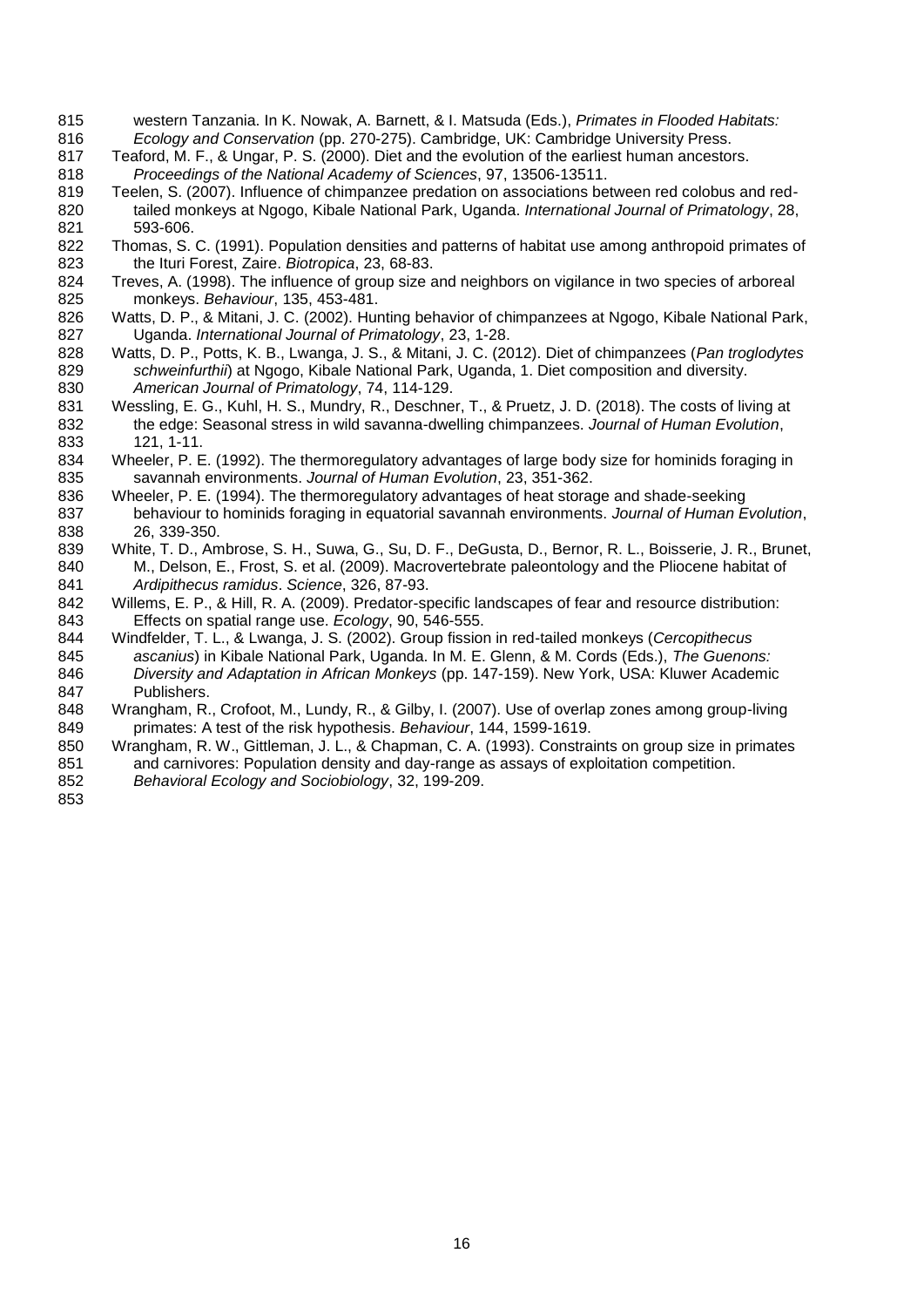854 **Table 1** Follow periods, home range sizes calculated using one hundred percent minimum convex polygon (MCP) and grid cell analysis (GCA) methods, and 855 daily travel distances (DTD) for each group. 855<br>856

|                       |                | $ $ Study site Group Follow period [follow days; all-day follows] Home range size $(km^2)$ Daily travel distance |    |                     |                                      |                             |
|-----------------------|----------------|------------------------------------------------------------------------------------------------------------------|----|---------------------|--------------------------------------|-----------------------------|
|                       |                |                                                                                                                  |    | MCP GCA [cell size] | Mean [range] (km)                    | Location interval (minutes) |
| Ngogo                 | R <sub>1</sub> | Jan 2008 - Sep 2018 $[n = 225; 123]$                                                                             |    | $0.58$ $0.52$ [50m] | $[0.97]$ $[0.35 - 2.04]$             | 30                          |
|                       | R <sub>2</sub> | Jan 2008 - Aug 2016 [n = 352; 250]                                                                               |    | $0.44$ 0.56 [50m]   | $1.01$ [0.27 - 2.01]                 |                             |
|                       | R <sub>3</sub> | Jan 2008 - Aug 2016 $[n = 255; 159]$                                                                             |    | $0.54$ 0.52 [50m]   | $0.98$ $0.34 - 1.71$                 |                             |
|                       | R <sub>4</sub> | Jun 2008 – Aug 2016 [n = 158; 99]                                                                                |    | $0.59$ $0.46$ [50m] | $1.04$ [0.51 - 1.99]                 |                             |
|                       | R <sub>5</sub> | $ $ Jul – Oct 2017 [n = 89; 64]                                                                                  |    | $0.65$ 0.65 [50m]   | $1.81$ $[0.94 - 2.62]$               |                             |
|                       | R <sub>6</sub> | $Mar - Jun 2017$ [n = 71: 50]                                                                                    |    | $0.58$ 0.56 [50m]   | $1.85$ [1.03 - 2.58]                 |                             |
| <b>Issa Valley KO</b> |                | Jan 2013 – Mar 2016 [n = 237; 175]                                                                               | 16 | $3.93$ [75m]        | $[2.04]$ [0.45 - 4.22] (wet season); |                             |
|                       |                |                                                                                                                  |    |                     | 1.72 [0.87 - 3.92] (dry season)      |                             |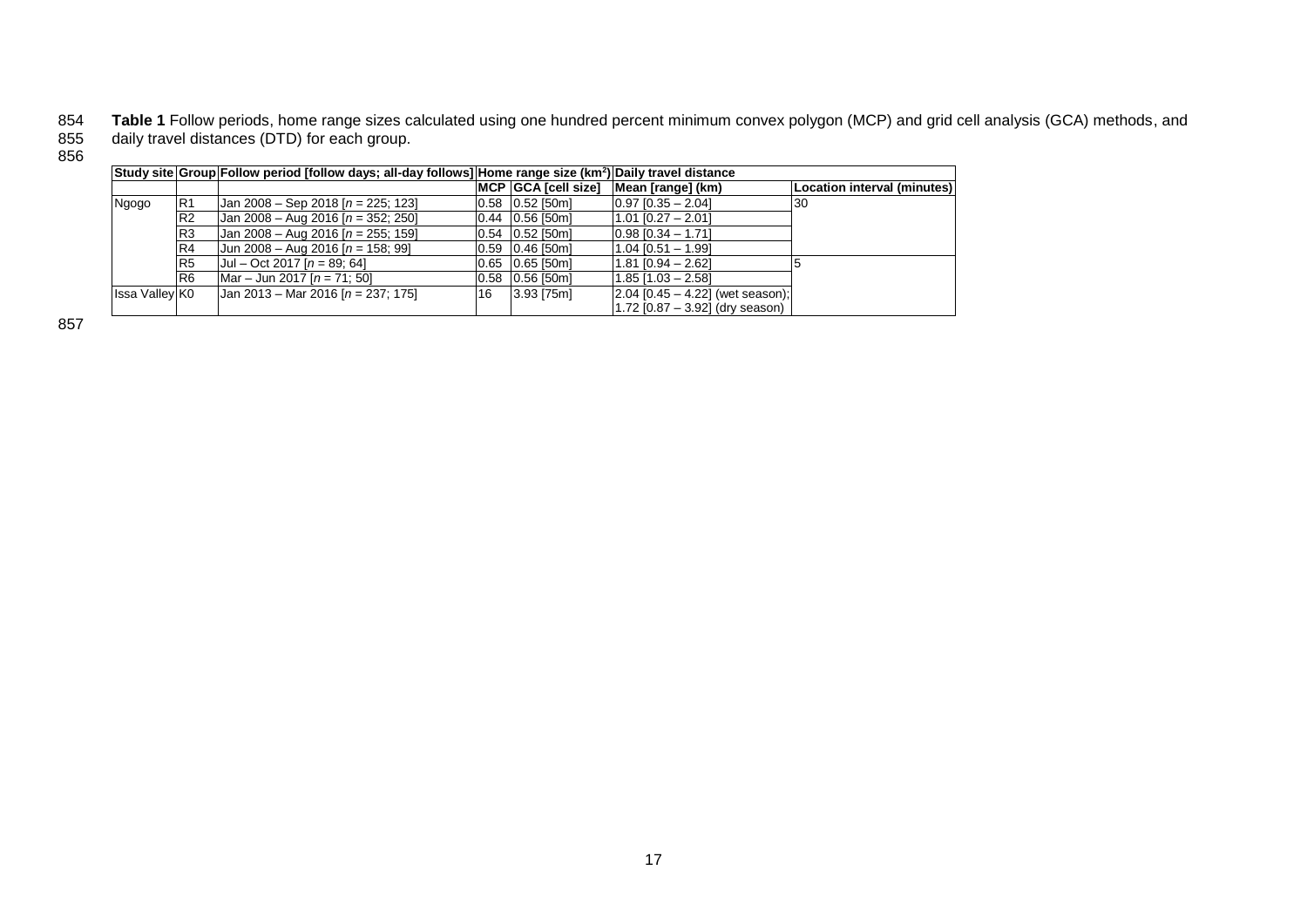858 **Table 2** Comparison of red-tailed monkey ranging patterns, population densities and group sizes from previous studies with the results of this study (CI = 859 confidence interval; SD = standard deviation; SE = standar 859 confidence interval; SD = standard deviation; SE = standard error; adapted in part from (CI = confidence interval; SD = standard deviation; SE = standard<br>860 error; adapted in part from Tapper et al., 2019). error; adapted in part from Tapper et al., 2019).

| Country                            | <b>Study site</b>                     | <b>Primary vegetation</b>                                               | <b>Number of</b><br>study<br>groups | <b>Follow duration</b><br>(months/group) | <b>Mean DTD</b><br>(km)<br>[range] | Home range size                           |                                   |                                                | <b>Population density</b>       |                                  |                               | Refer<br>ence              |
|------------------------------------|---------------------------------------|-------------------------------------------------------------------------|-------------------------------------|------------------------------------------|------------------------------------|-------------------------------------------|-----------------------------------|------------------------------------------------|---------------------------------|----------------------------------|-------------------------------|----------------------------|
|                                    |                                       |                                                                         |                                     |                                          |                                    | Mean area<br>(km <sup>2</sup> )<br>range] | lod                               | Meth  % of Issa<br><b>Valley</b><br><b>GCA</b> | Individual<br>s/km <sup>2</sup> | Groups/k Group<br>m <sup>2</sup> | size<br>[range]               |                            |
| Central African<br>Republic        | Bangui                                | Lowland degraded deciduous rain<br>forest                               |                                     | 23                                       |                                    | 0.15                                      | <b>GCA</b><br>(50m)               | 3.8                                            | 117                             |                                  | $17 - 23$                     |                            |
| Democratic<br>Republic of<br>Congo | <b>Ituri Forest</b>                   | Medium-altitude primary and<br>secondary evergreen rain forest          | Results from 6<br>transects         |                                          |                                    |                                           |                                   |                                                | 18.9<br>[±4.4SE]                | 5.4<br>$[\pm 0.9SE]$             | $3 - 11$                      | $\overline{2}$             |
| Kenya                              | Kakamega<br>(Buyangu)                 | Lowland primary and degraded<br>semi-deciduous rain forest and<br>scrub | 2                                   | $\overline{12}$                          | 1.80 [1.10-<br>2.80]               | $0.23$ $[0.19 -$<br>0.26]                 | GCA 5.9<br>(50m)                  |                                                | 176                             | 5.9                              | $31$ [30-32] 3                |                            |
|                                    | Kakamega<br>(Isecheno)                | Lowland primary and regenerating<br>semi-deciduous rain forest          |                                     | 11                                       | 1.50 [0.90-<br>2.40]               | 0.36<br>$\pm 0.13SD$                      | GCA 9.2<br>(50m)                  |                                                | $\overline{72}$                 | 5.2                              | 23-26<br>[±9SD]               | 4:5                        |
| Tanzania                           | <b>Issa Valley</b>                    | Medium-altitude primary woodland<br>and evergreen riparian forest       |                                     | 39                                       | 1.90 [0.45-<br>4.23]               | 3.93<br>16                                | <b>GCA</b><br>(75m)<br><b>MCP</b> |                                                | 32 [25.5-<br>40.9 95%<br>CI]    | $4.5$ [3.6-<br>5.795%<br>CI]     | 35-55                         | <b>This</b><br>study;<br>6 |
| Uganda                             | Budongo (N15)                         | Medium-altitude primary semi-<br>deciduous rain forest                  |                                     | 4                                        | 0.96                               | 0.2                                       | GCA 5.1<br>(25m)                  |                                                | 4.2                             | 19.2                             | 14 [12-18; 7<br>$n = 3$       |                            |
|                                    | Budongo (N15;<br>KP11; KP13)          | Medium-altitude primary semi-<br>deciduous rain forest                  | 2                                   | 16                                       | $2.50$ $[2.43 -$<br>2.56]          | $0.45$ [0.40-<br>0.49                     |                                   | MCP 11.5                                       | 8.3                             |                                  | $\bar{x} = 13$                | 8; 9                       |
|                                    | Budongo (N3)                          | Medium-altitude logged semi-<br>deciduous rain forest                   |                                     | 4                                        | 1.3                                | 0.2                                       | GCA 5.1<br>(25m)                  |                                                | 13.3                            | 60                               | 16 [13-18; 7<br>$n = 3$       |                            |
|                                    | Budongo (N3; N11;<br>B1; B4; W21; K4) | Medium-altitude logged semi-<br>deciduous rain forest                   |                                     | $\overline{16}$                          | $2.25$ $[2.16 -$<br>2.42           | $0.21$ [0.19-<br>0.221                    | <b>MCP</b> 5.3                    |                                                | 46.4                            |                                  | $\bar{x} = 16$<br>$[14 - 18]$ | 8; 9                       |
|                                    | Kibale (K-15 &<br>Mikana)             | Medium-altitude logged evergreen<br>rain forest                         |                                     | 13                                       | 0.64                               | $0.37$ [±0.12]                            | Unkn $9.4$<br>own                 |                                                | 38.1                            |                                  | 15 [±1]                       | 10; 11                     |
|                                    | Kibale (K-30)                         | Medium-altitude primary evergreen 3<br>rain forest                      |                                     | 13                                       | 0.62                               | $0.26$ [±0.04]                            | <b>Unkn</b> 6.6<br>own            |                                                | 135.1                           | $\overline{4.8}$                 | 28 [±1]                       | 10; 11                     |
|                                    | Kibale<br>(Kanyawara)                 | Medium-altitude primary and<br>secondary evergreen rain forest          | >1                                  |                                          | 1.45                               | $0.24$ [0.2-<br>0.28]                     | GCA 6.1<br>(50m)                  |                                                |                                 | $\bar{x} = 4.6$                  | $\bar{x} = 35$<br>$[30-35]$   | 12;<br>13; 14              |
|                                    |                                       |                                                                         | $1 - 7$                             | 13-23                                    | 1.45 [1.09-<br>2.03]               | $0.2 - 0.28$                              | <b>GCA</b><br>(50m)               | $5.1 - 7.1$                                    | 140-175                         | 4.5                              | $\bar{x} = 33$<br>$[28-35]$   | 15;<br>16.<br>17; 18       |
|                                    |                                       |                                                                         | 3                                   | $4 - 16$                                 |                                    | $0.21$ [0.16-<br>0.251                    | MCP 5.3                           |                                                | 70-158                          | $2.8 - 6.3$                      | 23 [19-29]                    | 19;<br>20; 21              |
|                                    | Kibale (Ngogo)                        | Medium-altitude primary and<br>secondary evergreen rain forest          | 4 <sup>†</sup>                      | $37 - 63$                                | $1.57$ $[1.12-$<br>2.31            | $0.23$ $[0.28 -$<br>0.571                 | GCA 5.9<br>(50m)                  |                                                | 131.5                           |                                  | 26 [14-35] 16; 17             |                            |
|                                    |                                       |                                                                         | 3                                   |                                          | 1.69 [ $\pm 0.38$ ]                |                                           |                                   |                                                |                                 | 2                                | $\bar{x} = 37$<br>$[35 - 40]$ | Т.<br><b>Struhs</b>        |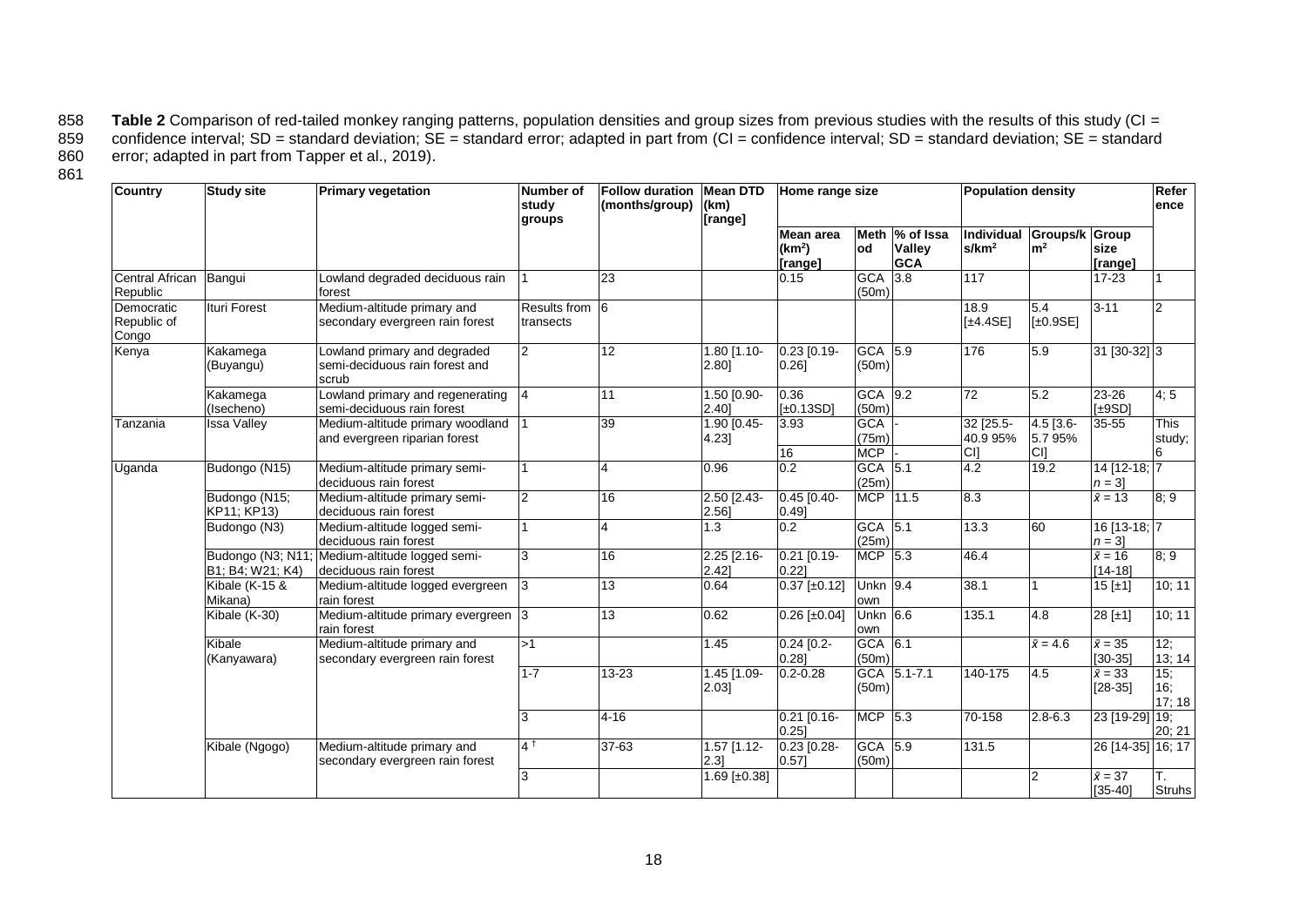|  |  |      |             |               |          |  |                | laker     |
|--|--|------|-------------|---------------|----------|--|----------------|-----------|
|  |  |      |             |               |          |  |                | (unpu     |
|  |  |      |             |               |          |  |                | blishe    |
|  |  |      |             |               |          |  |                | d data    |
|  |  |      |             |               |          |  |                | $-$ see   |
|  |  |      |             |               |          |  |                | 4; 18)    |
|  |  | 29   | 1.00 [0.77- | $0.55$ [0.47- | Unkn 14  |  | $\bar{x} = 36$ | <b>22</b> |
|  |  |      | 1.41]       | $0.63$ ]      | own      |  | $[25 - 50]$    |           |
|  |  | 4-37 | 1.40        | 0.56          | MCP 14.2 |  | $\bar{x} = 17$ | This      |
|  |  |      | [t0.32SE]   | [±0.03SE]     |          |  | $[10-35]$      | study,    |
|  |  |      |             |               |          |  |                | 23        |

862<br>863

863  $+$  After one group (size:  $35 - 50$  individuals) fissioned during the study.<br>864  $+$  After one group (size: 50 individuals) fissioned during the study.

<sup>‡</sup> After one group (size: 50 individuals) fissioned during the study.

865<br>866

866 <sup>1</sup> Galat-Luong (1975); <sup>2</sup> Thomas (1991); <sup>3</sup> Gathua (2000); <sup>4</sup> Cords (1987); <sup>5</sup> Cords (1990); <sup>6</sup> EM unpublished data; <sup>7</sup> Sheppard (2000); <sup>8</sup> Plumptre & Reynolds 867 (1994); <sup>9</sup> Plumptre, Reynolds & Bakuneeta (1997); <sup>10</sup> Rode, Chapman, McDowell & Stickler (2006); <sup>11</sup> Chapman & Lambert (2000); <sup>12</sup> Struhsaker (1975); <sup>13</sup>

868 Struhsaker (1978); <sup>14</sup> Struhsaker & Leland (1979); <sup>15</sup> Struhsaker (1980); <sup>16</sup> Struhsaker (1988); <sup>17</sup> Struhsaker & Leland (1988); <sup>18</sup> Butynski (1990); <sup>19</sup> Struhsaker 869 (1997); <sup>20</sup> Treves (1998); <sup>21</sup> Wrangham, Crofoot, Lundy & Gilby (2007); <sup>22</sup> Windfelder & Lwanga (2002); <sup>23</sup> Brown (2013)